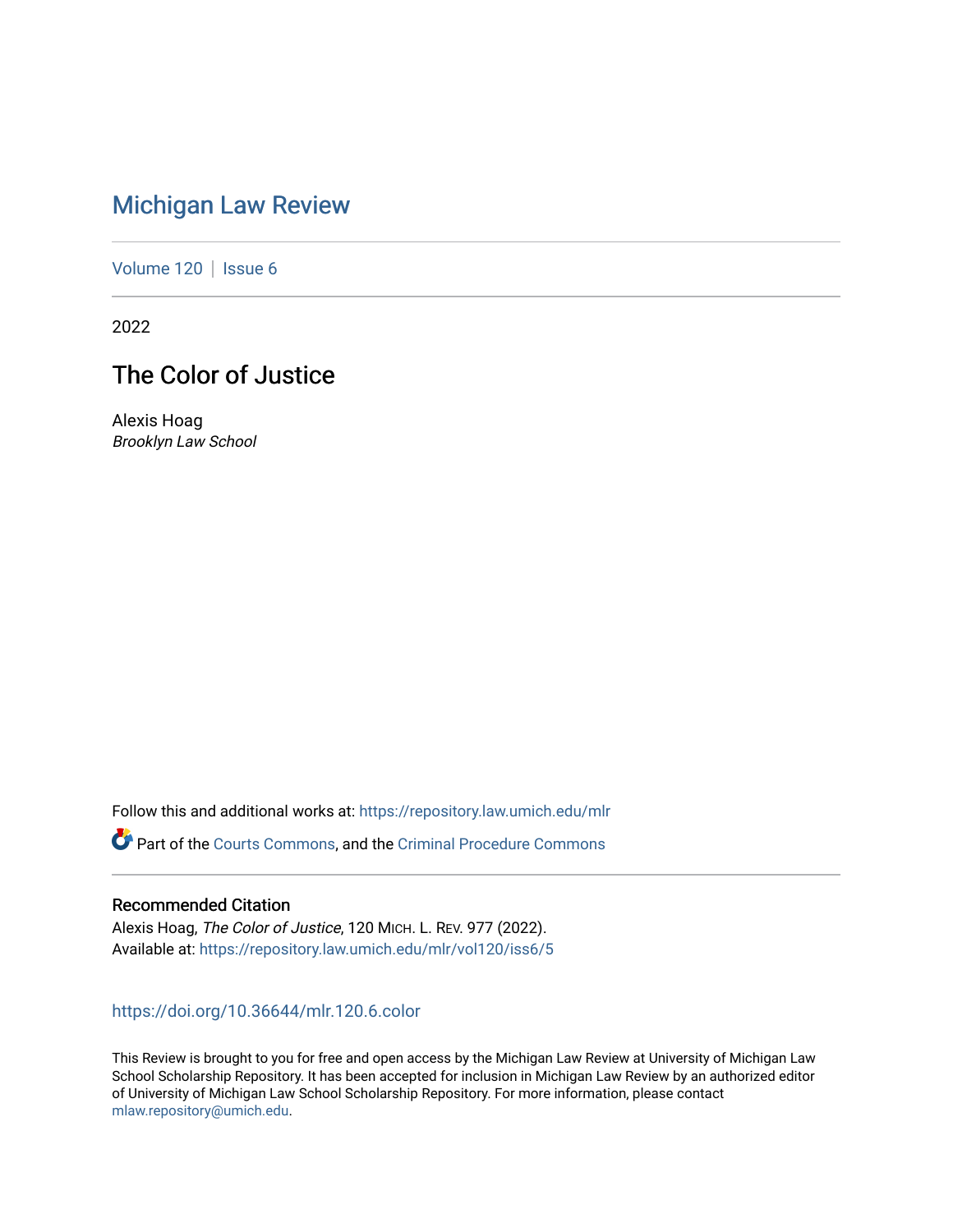# **THE COLOR OF JUSTICE**

### *Alexis Hoag[\\*](#page-1-0)*

FREE JUSTICE: A HISTORY OF THE PUBLIC DEFENDER IN TWENTIETH-CENTURY AMERICA. By *Sara Mayeux*. University of North Carolina Press. 2020. Pp. xi, 271. \$26.95.

#### INTRODUCTION

Writing about history requires making certain decisions: when to start the account, what to include and exclude, which documents and artifacts to rely upon, and what questions to address. One factor that can significantly shape those decisions is the social and political moment occurring at the time the author writes. It is with this in mind that I read Sara Mayeux's<sup>[1](#page-1-1)</sup> thoroughly researched and engaging account of the history of public defenders, *Free Justice: A History of the Public Defender in Twentieth-Century America*. As the subtitle indicates, it is not *the* history, but rather *a* history of defense counsel for low-income defendants. Despite explicit language in the Sixth Amendment, adopted in 1791, guaranteeing "the accused . . . to have the Assistance of Counsel for his defence,"<sup>[2](#page-1-2)</sup> the substantive right to counsel is largely a twentieth-century invention.[3](#page-1-3) Mayeux, a scholar of twentieth-century United States legal history, is well-suited to examine this development.

<span id="page-1-4"></span>In deciding where to anchor this account, Mayeux focuses on elite corporate lawyers during the Progressive Era, their philanthropic efforts, and the legal profession's changing identity. *Free Justice* unearths the legal profession's dramatic shift in attitude toward public defense over the course of the twentieth century. Elite lawyers initially viewed public defense as akin to communism or as the socialization of the private bar, but by midcentury they regarded public defenders as exemplars of democracy and "the American way of life" (pp. 3–5).

This dramatic shift, according to Mayeux, enabled most indigent-defense delivery models to transition away from elite lawyers' benevolence and ad hoc

3. Alexis Hoag, *Black on Black Representation*, 96 N.Y.U. L. REV. 1493 (2021).

<span id="page-1-3"></span><span id="page-1-2"></span><span id="page-1-1"></span><span id="page-1-0"></span>Assistant Professor, Brooklyn Law School. For valuable input and feedback, I am grateful to Daniel Harawa, Alice Ristroph, Anna Roberts, Jocelyn Simonson, the Washington University School of Law Faculty Workshop, and the Brooklyn Law Faculty Summer Workshop Series.

<sup>1.</sup> Associate Professor of Law and History, Vanderbilt Law School.

<sup>2.</sup> U.S. CONST. amend. VI.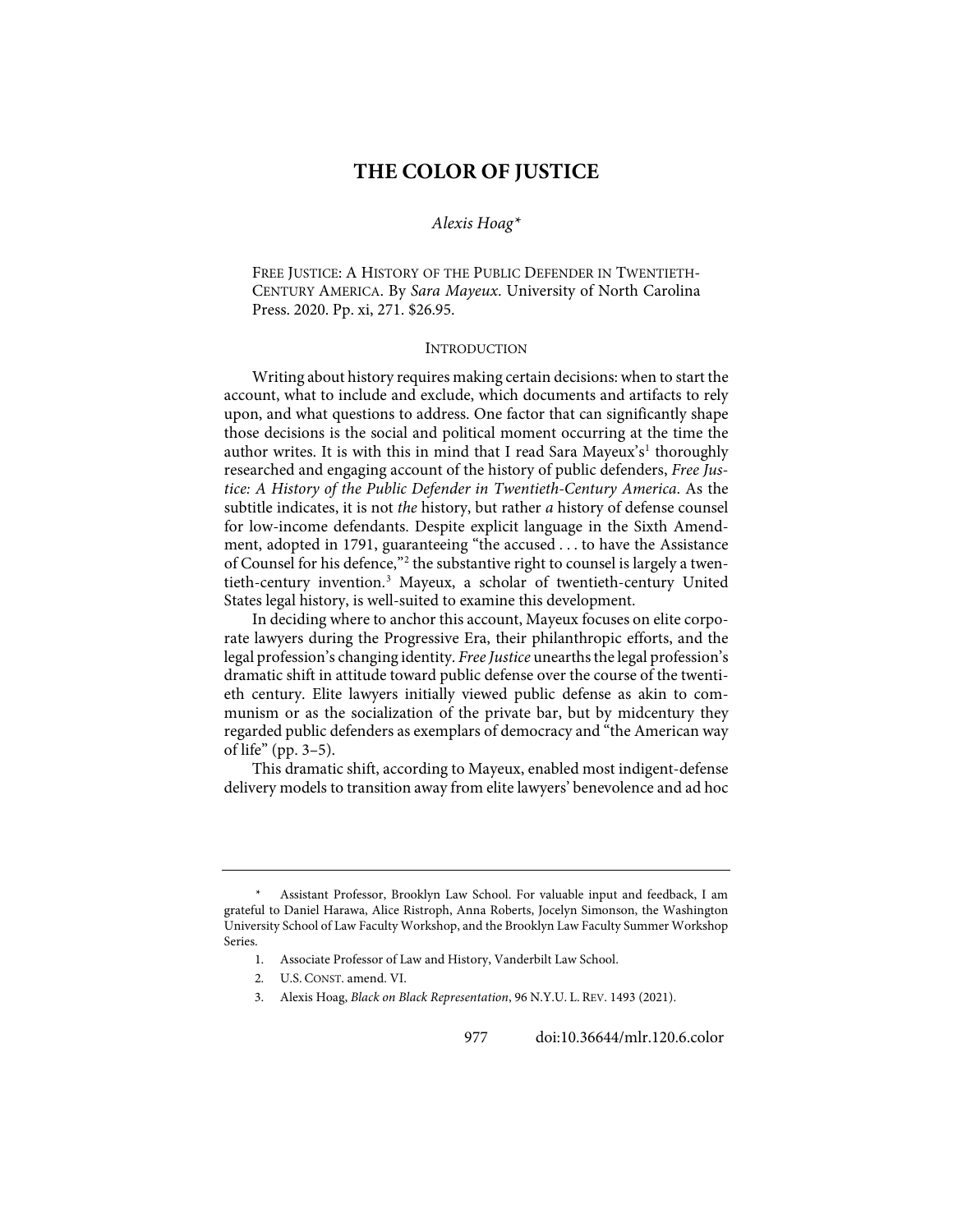services to state-financed public-defender offices, legal aid societies, and nonprofits. *Gideon v. Wainwright*, [4](#page-2-0) the Supreme Court decision extending the right to counsel to indigent defendants accused of crime, was part of the shift. But as Mayeux uncovers, larger forces were already in motion.<sup>[5](#page-2-1)</sup>

As Mayeux acknowledges, the legal profession encountered great difficulty in carrying out *Gideon*'s aspirational mandate of championing democracy and protecting due process (p. 150). *Free Justice* is less convincing at explaining why; Mayeux points to funding constraints and the profession's inability to enforce its own standards for effective representation.<sup>6</sup> However, the book misses the opportunity to interrogate the role that racism and white supremacy played in shaping the legal profession and legal services, including the right to counsel for low-income defendants. As other legal historians have recognized, the subordination of nonwhite people, particularly Black people, and the criminalized lens through which society viewed them, profoundly shaped criminal procedure, due process, and indigent defense.<sup>[7](#page-2-3)</sup> This is not to say that *Free Justice* ignores the role of racism and white supremacy, but the book treats them as supporting players,<sup>8</sup> when they were central to the design of indigent defense and continue to impact its (dys)functionality.

<span id="page-2-7"></span>In this Review of *Free Justice*, I argue that one cannot tell a history of public defense without interrogating the political, social, and legal status of Black and other nonwhite people<sup>[9](#page-2-5)</sup> charged with crime. Informing my approach is the nation's current engagement in a racial reckoning and the increased awareness of racism's pervasive impact.[10](#page-2-6) I often apply a critical race lens to a

<span id="page-2-3"></span><span id="page-2-2"></span>7. *See, e.g.*, Michael J. Klarman, *The Racial Origins of Modern Criminal Procedure*, 99 MICH. L. REV. 48 (2000) (explaining that the Court's intervention in Black defendant cases involving egregious Jim Crow "justice" in the South helped shape modern criminal procedure); Shaun Ossei-Owusu, *The Sixth Amendment Façade: The Racial Evolution of the Right to Counsel*, 167 U. PA. L. REV. 1161, 1171 (2019) ("During the pre-*Powell* era, two dominant visions of legal aid existed. . . . Race figured into each model.").

<span id="page-2-4"></span>8. *See, e.g.*, p. 47 (mentioning that the legal profession's control over standards and licensure made entering the profession harder for immigrant and minority groups); pp. 69–74 (explaining that successful "challenges to mob-dominated trials in the Jim Crow South" helped advance due process in the criminal context); p. 154 (noting that racism was "the unspoken elephant" in criticism about criminal adjudications after *Gideon*).

<span id="page-2-5"></span> 9. I am referring both to groups of people society currently recognizes as people of the global majority, such as Latinx people, Asian Americans, and Native Americans, as well as subgroups of European immigrants from the late 1800s and early 1900s when the United States adopted a more restrictive allocation of whiteness based on perceived capacity for self-governance and pathologized behavior. *See, e.g.*, MATTHEW FRYE JACOBSON, WHITENESS OF A DIFFERENT COLOR: EUROPEAN IMMIGRANTS AND THE ALCHEMY OF RACE (1998); *see also infra* Section I.B.

<span id="page-2-6"></span>10. *See, e.g.*, *Looking Back at a Year-Long Racial Reckoning Since George Floyd's Killing*, PBS: NEWSHOUR (May 25, 2021, 6:52 PM), [https://www.pbs.org/newshour/show/looking-back](https://www.pbs.org/newshour/show/looking-back-at-a-year-long-racial-reckoning-since-george-floyds-killing)[at-a-year-long-racial-reckoning-since-george-floyds-killing](https://www.pbs.org/newshour/show/looking-back-at-a-year-long-racial-reckoning-since-george-floyds-killing) [\[perma.cc/ZWF8-9WA6\]](https://perma.cc/ZWF8-9WA6).

 <sup>4. 372</sup> U.S. 335, 342–45 (1963).

<span id="page-2-1"></span><span id="page-2-0"></span> <sup>5.</sup> P. 35 (describing Progressive Era legal reformers' focus on modernizing criminal law and procedure).

<sup>6.</sup> *E.g.*, p. 183.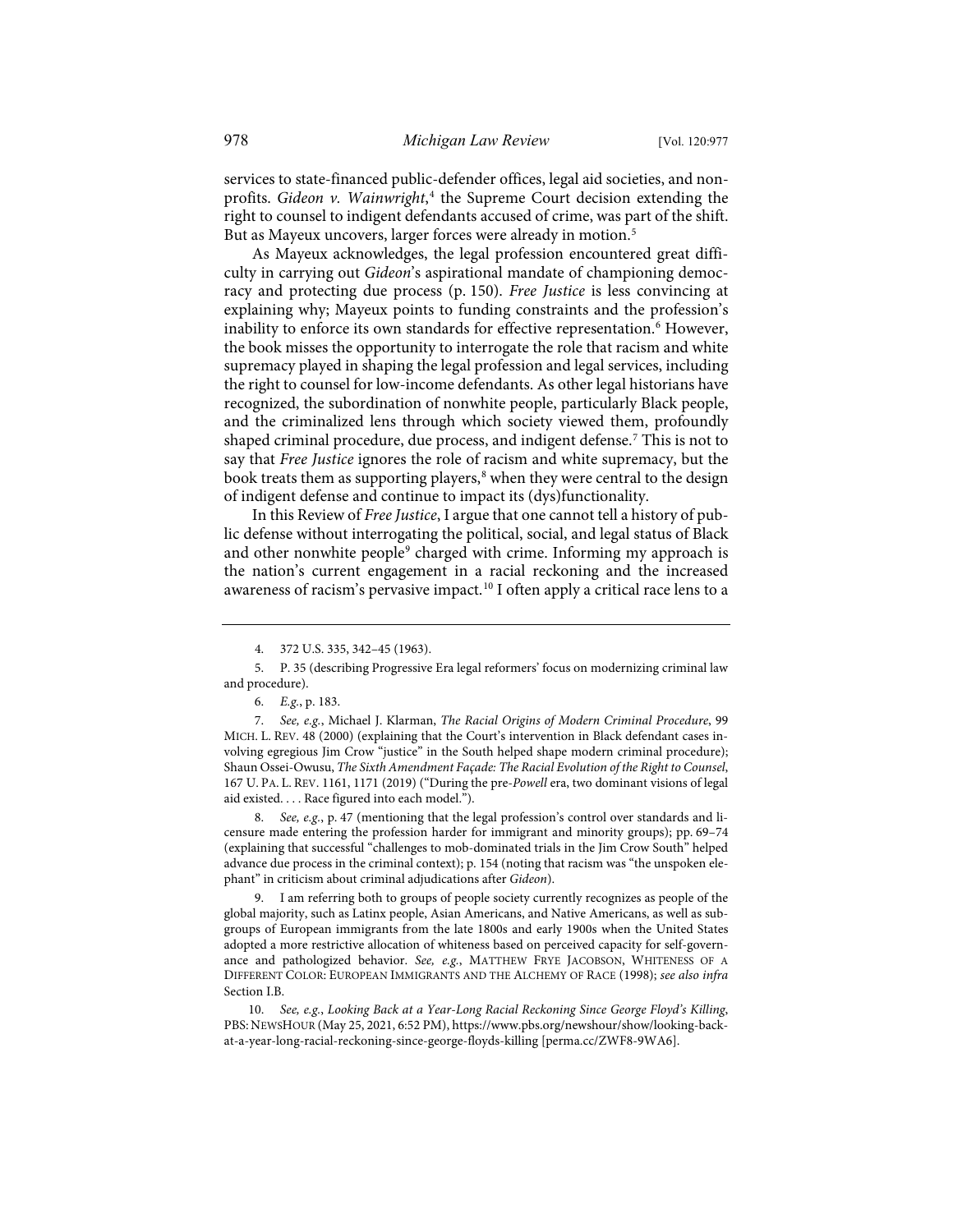<span id="page-3-6"></span>get a fuller picture of this nation's legal history.[11](#page-3-0) As Professor Derrick Bell's student, I learned that even if the presence of racism is not immediately apparent in a historical event, policy decision, or legal development, it often played a significant role.[12](#page-3-1) I witnessed this firsthand as an assistant federal public defender in Tennessee, where I spent nearly a decade representing indigent defendants pursuing habeas relief from their murder convictions and death sentences.[13](#page-3-2) Even in cases where racism and white supremacy did not initially appear relevant, they impacted the proceedings.<sup>[14](#page-3-3)</sup> My subsequent experience as senior counsel at the NAACP Legal Defense and Educational Fund,<sup>[15](#page-3-4)</sup> advancing racial justice in criminal and civil cases, reinforced this reality.

In this Review, I focus on the role that racism and white supremacy played in the criminal legal system and its impact on the creation, scope, and trajectory of modern indigent defense. We cannot understand the impact of racism, particularly anti-Black racism, without recognizing that white supremacy undergirds it.[16](#page-3-5) By applying a critical race lens to the history of indigent defense and the development of the right to counsel, my hope is to provide additional insight into why public defense has struggled to deliver justice to the accused. I also use this lens to suggest alternative ways to advance justice for poor people ensnarled in the criminal legal system.

My hope for this Review is that it generates new avenues of inquiry and encourages future scholarship on indigent defense that grapples centrally with racism and white supremacy. In Part I, I identify a central tenet of critical race theory and apply it to *Free Justice*'s utopian framework and Progressive Era notions of criminal conduct, charity, and the legal profession. In Part II, I examine the post-*Gideon* fallout in underresourced Black communities, the

<span id="page-3-2"></span>13. *See Alexis J. Hoag*, BROOKLYN L. SCH.[, https://www.brooklaw.edu/Contact-Us/Hoag-](https://www.brooklaw.edu/Contact-Us/Hoag-Alexis)[Alexis](https://www.brooklaw.edu/Contact-Us/Hoag-Alexis) [\[perma.cc/S6FU-M9K7\]](https://perma.cc/S6FU-M9K7).

<span id="page-3-0"></span><sup>11.</sup> Critical race theory embraces narrative and storytelling to advance claims and clarify arguments. RICHARD DELGADO & JEAN STEFANCIC, CRITICAL RACE THEORY: AN INTRODUCTION 45–46 (3d ed. 2017).

<span id="page-3-1"></span><sup>12.</sup> Alexis Hoag, *Derrick Bell's Interest Convergence and the Permanence of Racism: A Reflection on Resistance*, HARV.L.REV.BLOG (Aug. 24, 2020)[, https://blog.harvardlawreview.org/derrick](https://blog.harvardlawreview.org/derrick-bells-interest-convergence-and-the-permanence-of-racism-a-reflection-on-resistance/)[bells-interest-convergence-and-the-permanence-of-racism-a-reflection-on-resistance](https://blog.harvardlawreview.org/derrick-bells-interest-convergence-and-the-permanence-of-racism-a-reflection-on-resistance/) [\[perma.](https://perma.cc/3PJR-74XT) [cc/3PJR-74XT\]](https://perma.cc/3PJR-74XT) (citing DERRICK BELL, SILENT COVENANTS: BROWN V. BOARD OF EDUCATION AND THE UNFULFILLED HOPES FOR RACIAL REFORM (2004)).

<span id="page-3-3"></span><sup>14.</sup> *See* JACK GREENBERG, CRUSADERS IN THE COURTS: HOW A DEDICATED BAND OF LAWYERS FOUGHT FOR THE CIVIL RIGHTS REVOLUTION 444 (1994) (describing awareness that "racism permeated" every death penalty case, even ones "that at first seemed to involve no such issue").

<span id="page-3-4"></span><sup>15.</sup> LDF is the nation's "premier legal organization fighting for racial justice" to "fulfill[] the promise of equality for all Americans." *About Us*, NAACP L. DEF. & EDUC. FUND, [https://www.naacpldf.org/about-us](https://www.naacpldf.org/about-us/) [\[perma.cc/Y3XG-S4XP\]](https://perma.cc/Y3XG-S4XP).

<span id="page-3-5"></span><sup>16.</sup> *See* Kimberlé Williams Crenshaw, *Race, Reform, and Retrenchment: Transformation and Legitimation in Antidiscrimination Law*, 101 HARV. L. REV. 1331, 1370–72 (1988) (explaining the historical relationship between white supremacy and racial stereotypes and characterizations about Black people that "coalesced into an extensive legitimating ideology").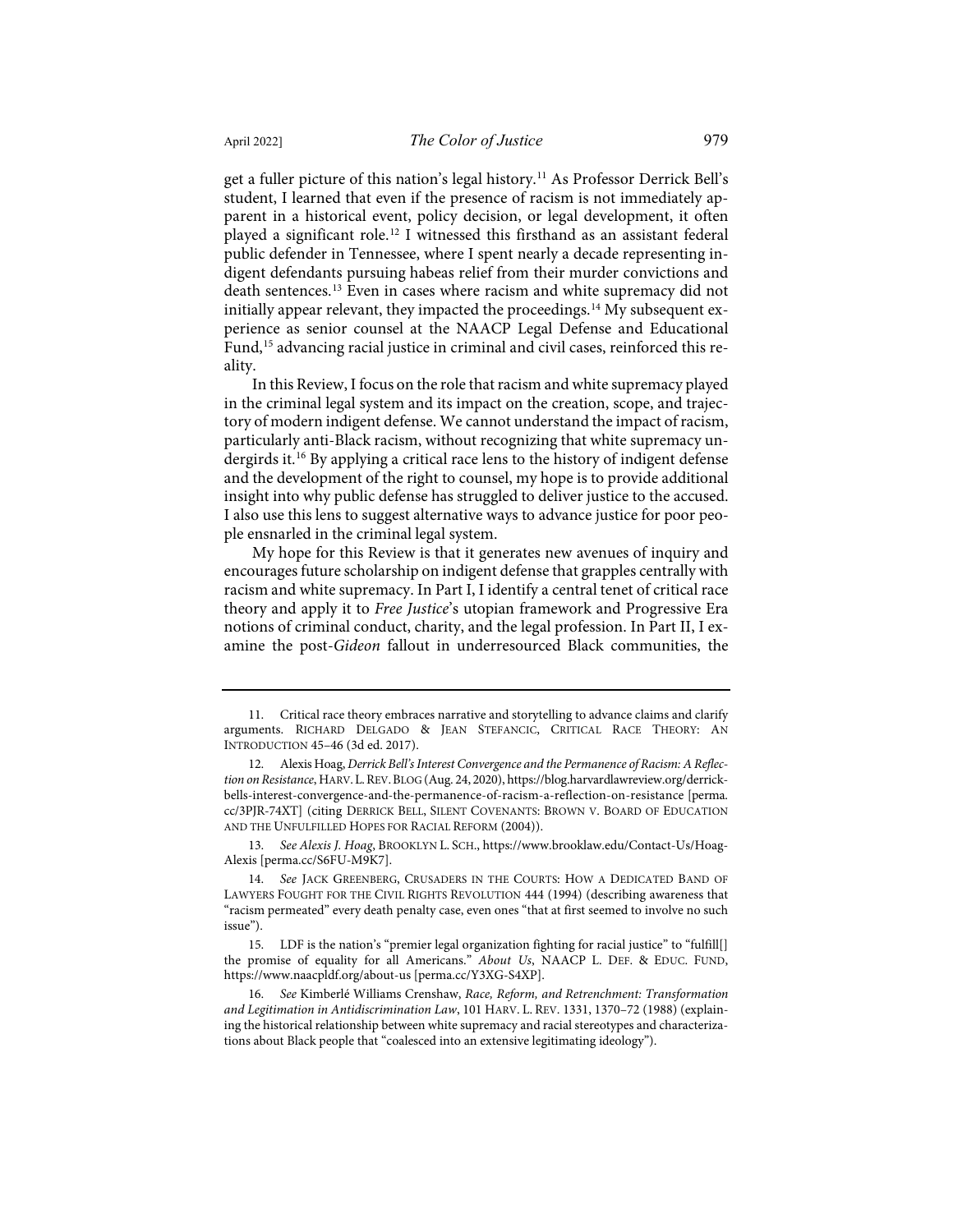growth of mass criminalization,<sup>[17](#page-4-0)</sup> and ineffective-assistance-of-counsel jurisprudence through a critical race lens. I conclude the Review with thoughts on a different method of delivering justice to indigent people facing criminal charges.

#### <span id="page-4-7"></span>I. APPLYING A CRITICAL RACE LENS

Critical race theory (CRT) is a theoretical framework and movement that challenges traditional approaches to civil rights. Developed by law students and scholars in the late 1970s and early 1980s, CRT enables us to understand the role that racism played in the development of laws and policies.<sup>[18](#page-4-1)</sup> A central tenet of critical race theory is that racism is an ordinary, common occurrence.[19](#page-4-2) This reality is based, in part, on the fact that this nation is socially organized by race and ethnicity, and that white supremacy helped shape as-pects of our legal system,<sup>[20](#page-4-3)</sup> economy,<sup>[21](#page-4-4)</sup> and politics.<sup>[22](#page-4-5)</sup> This acknowledgment enables us to recognize the extent of racism's entrenchment, while also freeing us to be more creative about imagining ways to change these power structures. The question is not whether racism had an impact, but rather, to what extent and what can we learn from racism's impact? Applying this tenet to the history of indigent defense and the right to counsel can help us better understand their development and present-day operations.<sup>[23](#page-4-6)</sup>

This Part examines the themes Mayeux raises in *Free Justice*—indigent defense's utopian framework, public perceptions of criminality, Progressive

<span id="page-4-0"></span><sup>17.</sup> A more expansive term than "mass incarceration," mass criminalization refers to policing, prosecution, court monitoring, court fines and fees, incarceration, parole, and the collateral consequences that result from arrest, conviction, and incarceration. *See* Deborah Small, *Cause for Trepidation: Libertarians' Newfound Concern for Prison Reform*, SALON (Mar. 22, 2014, 12:30 PM), [https://www.salon.com/2014/03/22/cause\\_for\\_trepidation\\_libertarians\\_newfound](https://www.salon.com/2014/03/22/cause_for_trepidation_libertarians_newfound%E2%80%8C_concern_for_prison_reform) [\\_concern\\_for\\_prison\\_reform](https://www.salon.com/2014/03/22/cause_for_trepidation_libertarians_newfound%E2%80%8C_concern_for_prison_reform) [\[perma.cc/RRG7-YCGD\]](https://perma.cc/RRG7-YCGD).

<sup>18.</sup> DELGADO & STEFANCIC, *supra* not[e 11,](#page-3-6) at 4.

<sup>19.</sup> *Id.* at 8–9.

<span id="page-4-3"></span><span id="page-4-2"></span><span id="page-4-1"></span><sup>20.</sup> *See* Bryan Stevenson, *A Presumption of Guilt: The Legacy of America's History of Racial Injustice*, *in* POLICING THE BLACK MAN: ARREST, PROSECUTION, AND IMPRISONMENT 3, 11 (Angela J. Davis ed., 2017) (explaining that after slavery, "states looked to the criminal justice system to construct policies and strategies to maintain white supremacy and racial subordination").

<span id="page-4-4"></span><sup>21.</sup> *See* JOSHUA D. ROTHMAN, FLUSH TIMES AND FEVER DREAMS: A STORY OF CAPITALISM AND SLAVERY IN THE AGE OF JACKSON (2012) (detailing America's culture of speculation that drove up cotton production, resulting in the Panic of 1837 and eventually the Civil War, and which would eventually become a defining characteristic of American capitalism).

<span id="page-4-5"></span><sup>22.</sup> *See, e.g.*, Wilfred Codrington III, *The Electoral College's Racist Origins*, ATLANTIC (Nov. 17, 2019)[, https://www.theatlantic.com/ideas/archive/2019/11/electoral-college-racist-or](https://www.theatlantic.com/ideas/archive/2019/11/electoral-college-racist-origins/601918/)[igins/601918](https://www.theatlantic.com/ideas/archive/2019/11/electoral-college-racist-origins/601918/) [\[perma.cc/D7NP-X2XC\]](https://perma.cc/D7NP-X2XC) (noting that the Electoral College system was designed to empower white Southerners and that the system continues to dilute Black people's votes).

<span id="page-4-6"></span><sup>23.</sup> This application is all the more compelling in light of the current conservative backlash to CRT. *See, e.g.*, Trip Gabriel & Dana Goldstein, *Disputing Racism's Reach, Republicans Rattle American Schools*, N.Y. TIMES (Nov. 8, 2021), [https://www.nytimes.com/2021/06/01/us](https://www.nytimes.com/2021/06/01/us%E2%80%8C/politics/critical-race-theory.html) [/politics/critical-race-theory.html](https://www.nytimes.com/2021/06/01/us%E2%80%8C/politics/critical-race-theory.html) [\[perma.cc/GPS2-G2M7\]](https://perma.cc/GPS2-G2M7).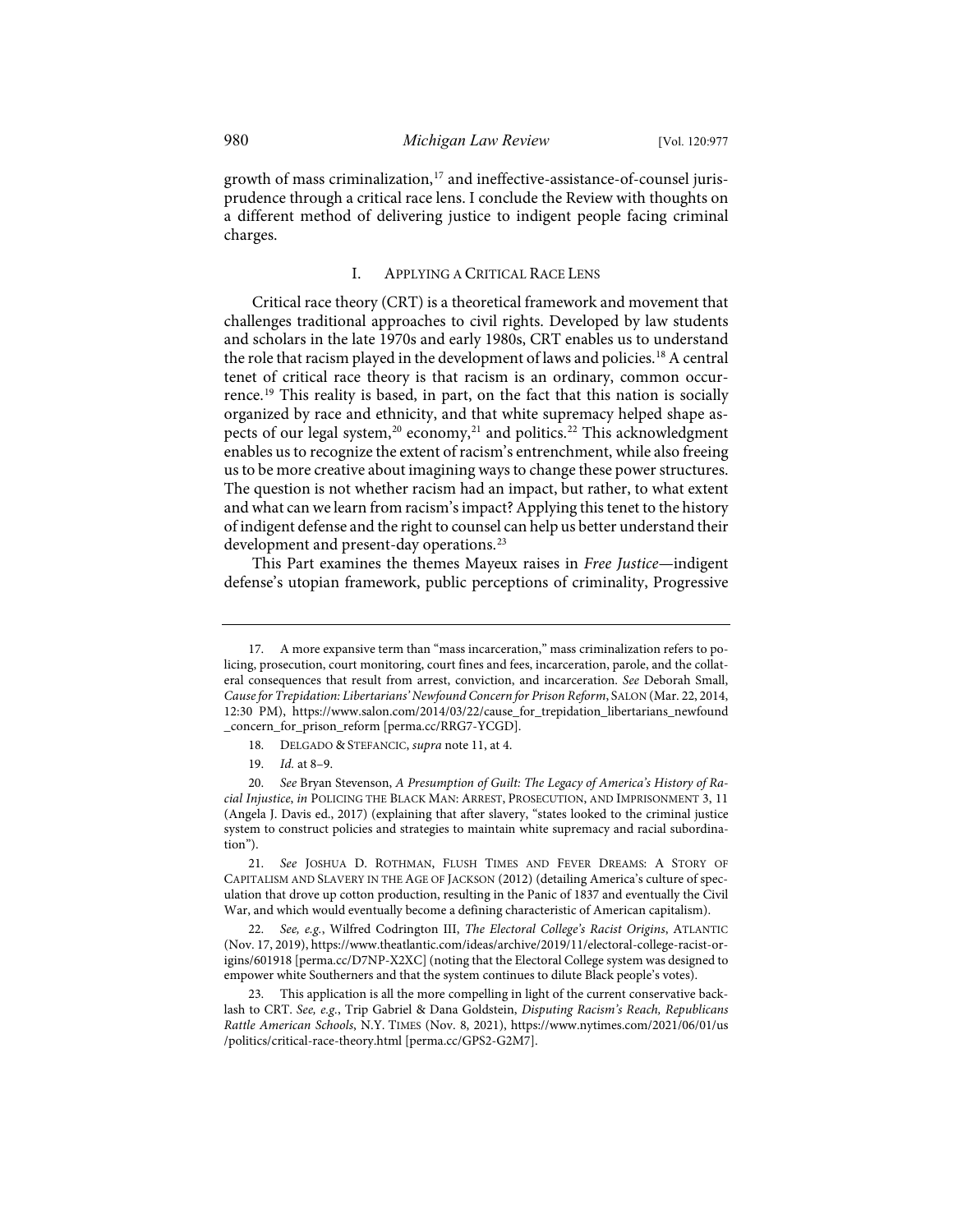Era charity, and the developing legal profession—through a race-conscious lens. By acknowledging that white supremacy and anti-Black racism shaped these elements, we can better imagine ways to dismantle racism's hold on the criminal adjudication process.

### <span id="page-5-0"></span>A. *A Raceless Utopia*

Mayeux situates *Free Justice* within political activist Edward Bellamy's reformist ideals, both titularly and conceptually (pp. 26–29). In his weekly newspaper *The New Nation*, Bellamy promoted the concept of "free justice," recommending that the state fund defense lawyers—just as it funded prosecutors—to defend the accused and ensure equality before the law for low-income defendants (p. 28). Mayeux mentions Bellamy's 1888 politically influential utopian novel, *Looking Backward: 2000–1887*. [24](#page-5-1) Although Bellamy used the book to advocate for income equality, it ignored racism's role in creating and perpetuating structural inequality. The main character, Julian West, a Boston lawyer, falls asleep and wakes up in the year 2000. In the future, West finds that there is only one human race, equalized by a shared income.<sup>[25](#page-5-2)</sup> Criminal behavior, known as "atavism," is recognized "as the recurrence of an ancestral trait" because society abolished the primary motive for crime: want.<sup>[26](#page-5-3)</sup> Without poverty and desperation, people had little incentive to commit robbery, rape, or murder; instead, any "atavist" behavior was the product of a person's bio-logical makeup.<sup>[27](#page-5-4)</sup>

Without crime, the legal system in Bellamy's future eschewed lawyers, ad-versarial trials, and punishment, striving instead for the unbiased truth.<sup>[28](#page-5-5)</sup> Society expected those with "an ancestral" disposition for atavistic behavior to plead guilty.[29](#page-5-6) For a proponent of "free justice," it is curious that defense lawyers were nonexistent in Bellamy's fictional utopia. Instead, when an accused person refused to plead guilty, "the judge appoint[ed] two colleagues" who either "agree[d] that the verdict found [wa]s just," or tried the case again, pur-suing truth rather than an acquittal or a conviction.<sup>[30](#page-5-7)</sup>

<span id="page-5-1"></span><sup>24.</sup> Pp. 26–29 (citing EDWARD BELLAMY, LOOKING BACKWARD, 2000–1887 (Oxford Univ. Press. 2007) (1888)).

<span id="page-5-3"></span><span id="page-5-2"></span><sup>25.</sup> Bellamy's only engagement with race is through Sawyer, West's "faithful colored man," who tends to West's needs in present-day 1887. BELLAMY, *supra* note [24,](#page-5-0) at 13. In the future, West surmises that Sawyer perished in a fire. *Id.* at 26–27.

<sup>26.</sup> *Id.* at 118–19.

<sup>27.</sup> *Id.* at 119.

<sup>28.</sup> *See* p. 27.

<span id="page-5-6"></span><span id="page-5-5"></span><span id="page-5-4"></span><sup>29.</sup> *See* BELLAMY, *supra* not[e 24,](#page-5-0) at 120 ("If he is a criminal he needs no defense, for he pleads guilty . . . . The plea of the accused . . . is usually the end of the case.").

<span id="page-5-7"></span><sup>30.</sup> *Id.* Mr. West's guide to the future explains that "these men are [far] from being like your hired advocates and prosecutors, determined to acquit or convict." *Id.*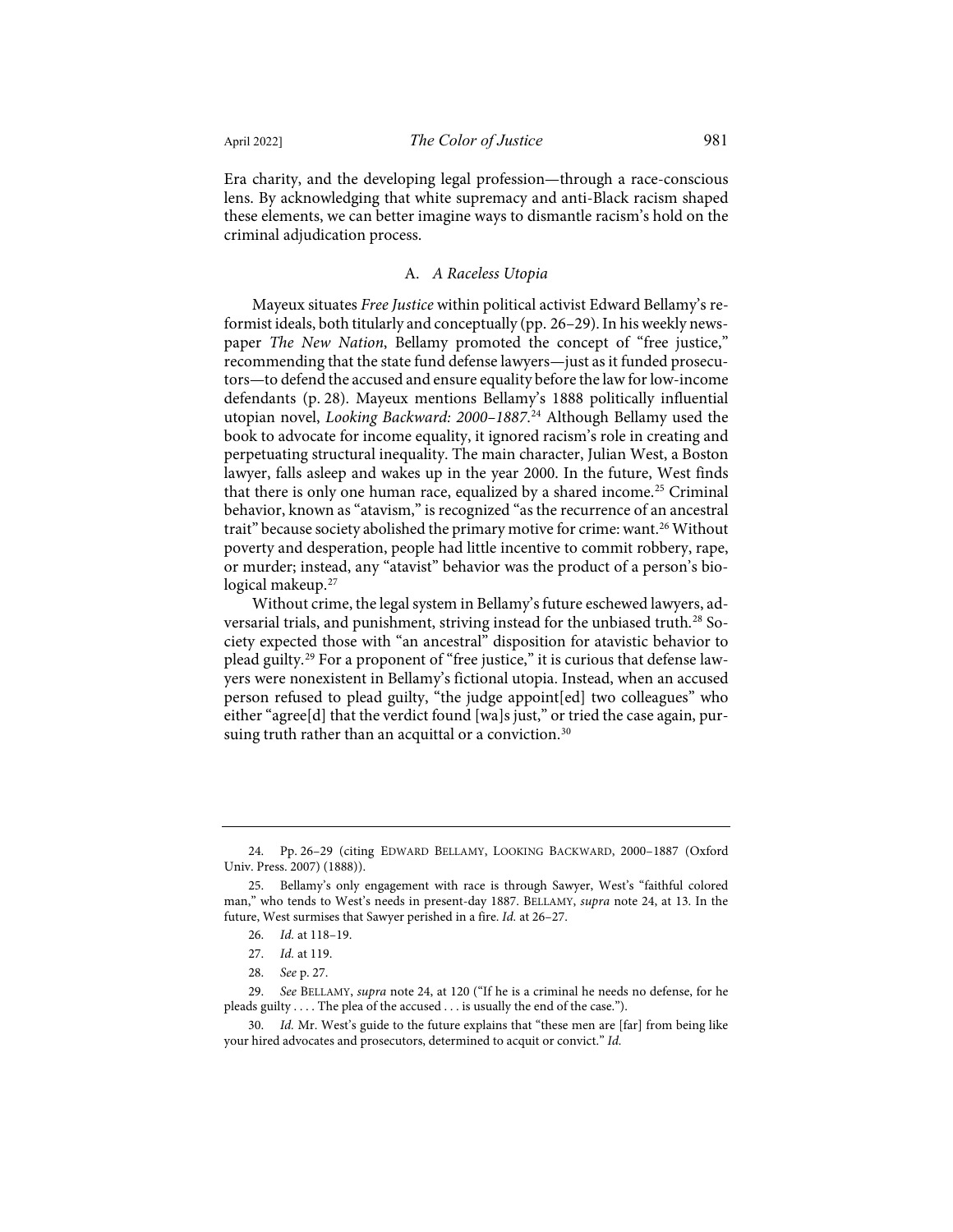Echoing Bellamy's raceless utopia, many of the first public-defender offices ignored the structural racism inherent in the criminal adjudication process.[31](#page-6-0) These early defender offices were often ill-equipped to acknowledge and address the racial discrimination their clients faced.

#### B. *The Color of Crime*

*Looking Backward*'s depiction of people biologically predisposed to crime reflected the belief that a person's race (as opposed to external factors) dictated criminal behavior. These concepts developed early in the nation's history and morphed alongside changing notions of race over time. Although the right to counsel as we know it today did not yet exist,<sup>32</sup> the legal system's early conceptualization of crime is instructive for understanding the contemporary shortcomings of indigent defense.

A few decades after white settlers brought enslaved Africans to the shores of colonial America, white supremacy began to shape the social and legal ordering.[33](#page-6-2) The developing ideology of Black inferiority and innate difference informed early colonial laws and the slave codes.<sup>[34](#page-6-3)</sup> Some of these laws relied upon race—that of the victim and of the perpetrator—to determine what con-duct was considered criminal and the appropriate punishment.<sup>[35](#page-6-4)</sup> They cast Black people's conduct as criminal, worthy of the most severe punishment, and simultaneously failed to recognize Black people as victims of what would otherwise constitute crime.[36](#page-6-5)

<span id="page-6-8"></span>In *The Condemnation of Blackness*, historian Khalil Gibran Muhammad provides a detailed account of how criminality became increasingly racialized as Black after Emancipation.<sup>[37](#page-6-6)</sup> He points to the Progressive Era as "the founding moment for the emergence of an enduring . . . discourse of [B]lack dysfunctionality."[38](#page-6-7) Chronologically, this is where *Free Justice* starts its account.

<span id="page-6-0"></span><sup>31.</sup> P. 161 ("From the Progressive Era through the 1960s, the predominantly white male lawyers at the top of public and voluntary defender offices had often managed to discuss [indigent defense] under the pretense that it had nothing to do with race.").

<span id="page-6-1"></span><sup>32.</sup> *See* Akhil Reed Amar, *Sixth Amendment First Principles*, 84 GEO. L.J. 641, 707 (1996) (noting that the Framers only intended counsel for people charged with capital crimes and that the judge could act as counsel for those facing lesser charges).

<span id="page-6-2"></span><sup>33.</sup> *See, e.g.*, Taunya Lovell Banks, *Dangerous Woman: Elizabeth Key's Freedom Suit— Subjecthood and Racialized Identity in Seventeenth Century Colonial Virginia*, 41 AKRON L. REV. 799, 810 (2008) (detailing a mixed-race woman's appeal from a court order declaring her an enslaved person and ineligible for freedom because she was a "mulatto").

<sup>34.</sup> *See, e.g.*, Paul Finkelman, *The Crime of Color*, 67 TUL. L. REV. 2063 (1993).

<span id="page-6-4"></span><span id="page-6-3"></span><sup>35.</sup> Alexis Hoag, *Valuing Black Lives: A Case for Ending the Death Penalty*, 51 COLUM. HUM. RTS. L. REV. 983, 997–99 (2020).

<sup>36.</sup> *Id.*

<span id="page-6-7"></span><span id="page-6-6"></span><span id="page-6-5"></span><sup>37.</sup> *See generally* KHALIL GIBRAN MUHAMMAD, THE CONDEMNATION OF BLACKNESS: RACE, CRIME, AND THE MAKING OF MODERN URBAN AMERICA (2010).

<sup>38.</sup> *Id.* at 7.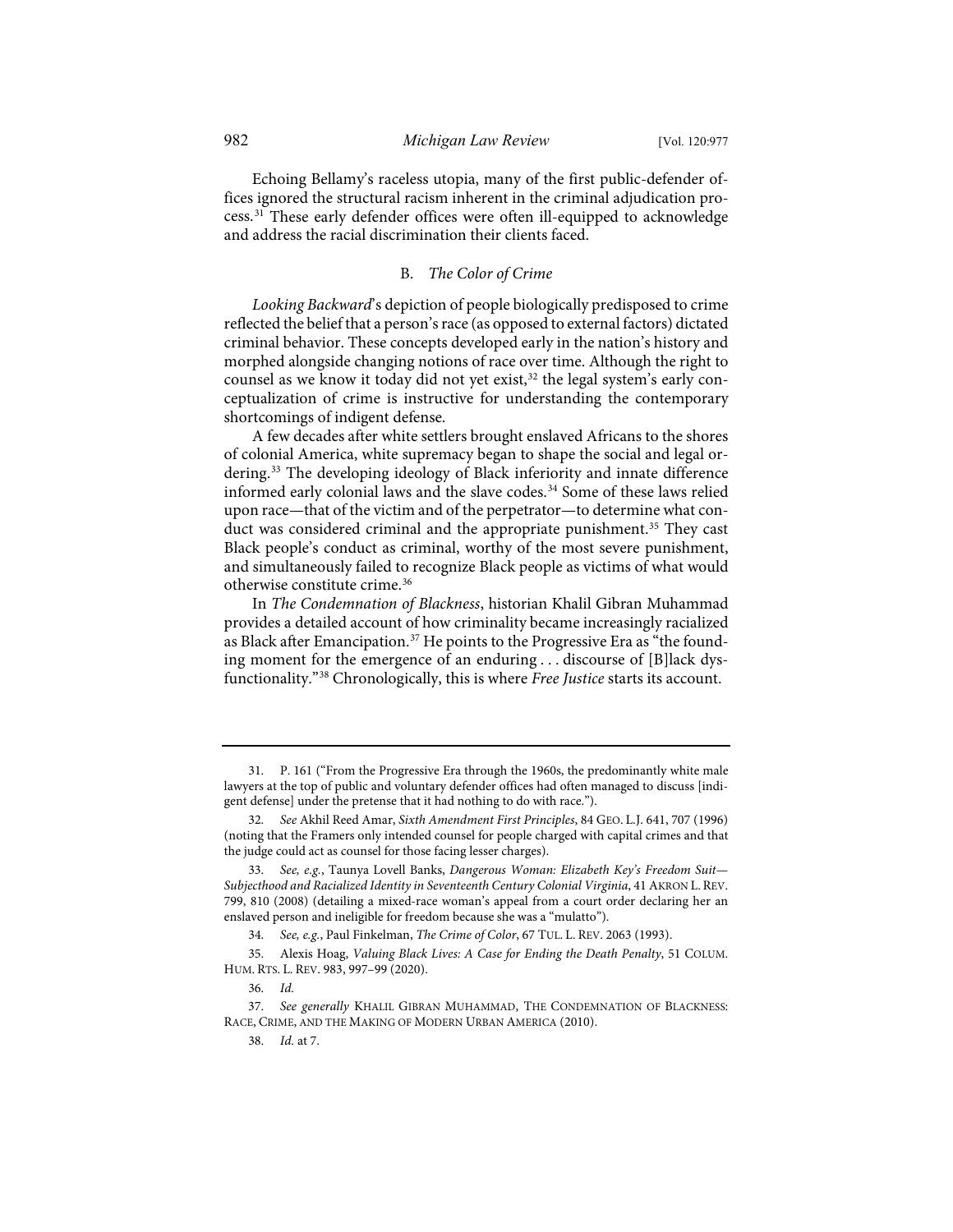Recognizing that race is a socially constructed, malleable concept,<sup>[39](#page-7-0)</sup> the Black-white racial binary<sup>[40](#page-7-1)</sup> was a helpful, if imperfect, spectrum on which Progressive Era reformers could place the influx of European and Chinese immi-grants<sup>[41](#page-7-2)</sup> and the existing indigenous and Mexican American populations.<sup>[42](#page-7-3)</sup>

<span id="page-7-10"></span>One end of the binary contained people with perceptively "light" qualities, like honesty, purity, and intelligence, and who were capable of assimilating into the dominant American culture.<sup>[43](#page-7-4)</sup> On the other end of the spectrum were people with "dark" or "black" qualities (savagery, ugliness, and ignorance) and those who were incapable of assimilation, perpetually foreign or other.<sup>[44](#page-7-5)</sup> A propensity for crime fell on the "dark/black" end of the spectrum.[45](#page-7-6)

The Progressive Era also overlapped with the eugenics movement, influ-encing ideas about race and genetically predetermined characteristics.<sup>[46](#page-7-7)</sup> Social scientists and policymakers began to view criminal conduct, mental illness, and other "defective" traits as biologically predetermined instead of resulting from structural inequality or other external forces.<sup>[47](#page-7-8)</sup> Criminality in particular was seen as an inherent trait, or even a personality type, typical of Black people and other nonwhites.<sup>[48](#page-7-9)</sup>

<span id="page-7-2"></span>41. Angela M. Banks, *Respectability and the Quest for Citizenship*, 83 BROOK. L. REV. 1, 10–12 (2017).

<span id="page-7-3"></span>42. At the conclusion of the Mexican-American War in 1848, the two nations signed the Treaty of Guadalupe Hidalgo, which granted the United States large portions of Mexico (present-day California, Nevada, Utah, Arizona, New Mexico, and large parts of Texas and Colorado). The Treaty granted U.S. citizenship to the Mexican and indigenous people residing in those territories. *See* Rebecca Tsosie, *Sacred Obligations: Intercultural Justice and the Discourse of Treaty Rights*, 47 UCLA L. REV. 1615, 1616–17 (2000).

<span id="page-7-4"></span>43. *See* John M. Kang, *Deconstructing the Ideology of White Aesthetics*, 2 MICH. J. RACE & L. 283, 298–306 (1997).

<span id="page-7-5"></span>44. *Id.* Joseph Conrad's influential novel *Heart of Darkness* memorably described Black Africans as subhuman. *See* JOSEPH CONRAD, HEART OF DARKNESS 37–38 (Owen Knowles & Allan H. Simmons eds., Cambridge Univ. Press 2018) (1899).

<span id="page-7-6"></span>45. *See, e.g.*, Stevenson, *supra* note [20,](#page-4-7) at 12 (explaining that the presumption of Black men as "criminals" developed out of the presumptive identity of Black men as "slaves").

<span id="page-7-7"></span>46. I thank Alice Ristroph for exploring these issues with me that she developed in *Farewell to the Felonry*, 53 HARV. C.R.-C.L. L. REV. 563 (2018).

<span id="page-7-9"></span><span id="page-7-8"></span>47. See, e.g., ADAM COHEN, IMBECILES: THE SUPREME COURT, AMERICAN EUGENICS, AND THE STERILIZATION OF CARRIE BUCK 5–6 (2016).

48. *See* MUHAMMAD, *supra* note [37,](#page-6-8) at 35.

<span id="page-7-0"></span><sup>39.</sup> *See, e.g.*, ALLYSON HOBBS, A CHOSEN EXILE: A HISTORY OF RACIAL PASSING IN AMERICAN LIFE (2014); IAN F. HANEY LÓPEZ, WHITE BY LAW: THE LEGAL CONSTRUCTION OF RACE (1996).

<span id="page-7-1"></span><sup>40.</sup> *See, e.g.*, NELL IRVIN PAINTER,THE HISTORY OF WHITE PEOPLE 396 (2010) (explaining the historical and contemporary significance of the Black-white racial binary in the United States even in an increasingly multicultural society and where the "category of whiteness—or . . . more precisely, a category of non[-B]lackness" has expanded).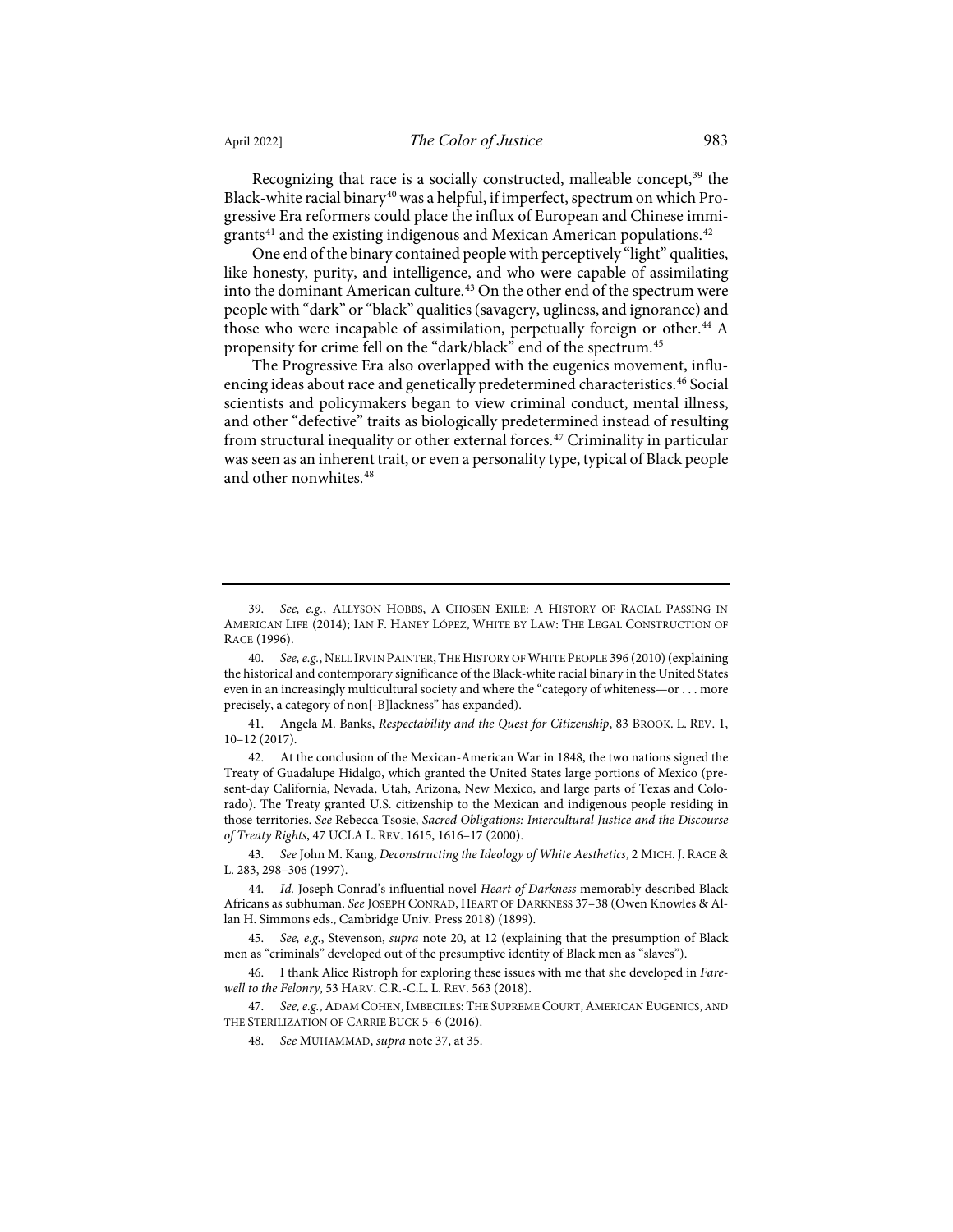<span id="page-8-6"></span><span id="page-8-0"></span>Ida B. Wells, a Progressive Era civil rights pioneer, waged a campaign against this presumption of Black criminality.<sup>[49](#page-8-1)</sup> Through her journalism and activism, Wells brought awareness to the true horrors of lynching,<sup>[50](#page-8-2)</sup> including the denial of due process for the accused.<sup>[51](#page-8-3)</sup> While decrying extrajudicial lynchings, Wells advocated for social services for Black people, including the assis-tance of counsel and the opportunity for a fair trial.<sup>[52](#page-8-4)</sup>

Wells's efforts revealed that many Progressive Era reformers were selectively charitable based on the race of the recipient. The idea of racialized predisposition to criminal behavior shaped who reformers deemed deserving of social services, leading to "dire consequences for [B]lacks" and other nonwhite people.[53](#page-8-5) Just as in Bellamy's utopian future, such people were expected to plead guilty without the assistance of counsel. With this in mind, it is easier to understand the ad hoc nature of indigent defense in the Progressive Era and the unmet demand for legal services among nonwhite people charged with crime. *Free Justice* neglects to interrogate how the racial identity of those accused of crime impacted the delivery of criminal defense services in the Progressive Era—or, in other words, who was deemed deserving of defense.

#### C. *The Color of Charity*

As with most benefits and services for low-income people, whether publicly or privately funded, there are those whom society deems deserving and

<span id="page-8-1"></span><sup>49.</sup> *See* Caitlin Dickerson, *Ida B. Wells, 1862–1931: Took On Racism in the Deep South with Powerful Reporting on Lynchings*, N.Y. TIMES (Mar. 9, 2018)[, https://www.nytimes.com/in](https://www.nytimes.com/interactive/2018/obituaries/overlooked-ida-b-wells.html)[teractive/2018/obituaries/overlooked-ida-b-wells.html](https://www.nytimes.com/interactive/2018/obituaries/overlooked-ida-b-wells.html) [\[perma.cc/ZF2P-RRNF\]](https://perma.cc/ZF2P-RRNF). The *New York Times*'s "Overlooked" series features obituaries that the newspaper neglected to write at the time of death because it focused on "the lives of men, mostly white ones." Amisha Padnani and Jessica Bennett, *Overlooked*, N.Y. TIMES (Mar. 8, 2018), [https://www.nytimes.com/interactive/](https://www.nytimes.com/interactive/2018/obituaries/overlooked.html) [2018/obituaries/overlooked.html](https://www.nytimes.com/interactive/2018/obituaries/overlooked.html) [\[perma.cc/BW7D-848G\]](https://perma.cc/BW7D-848G).

<span id="page-8-2"></span><sup>50.</sup> Dickerson*, supra* not[e 49.](#page-8-0) At the time, mainstream (white) media regularly reported about white mobs enacting swift justice and lynching Black men for raping white women. *Cf.* PHILIP DRAY, AT THE HANDS OF PERSONS UNKNOWN: THE LYNCHING OF BLACK AMERICA 4–5 (2002) ("Stories of sexual assault, insatiable [B]lack rapists, tender white virgins, and manhunts led by 'determined men' that culminated in lynchings [filled] . . . the South's daily newspa $pers \dots$ ").

<span id="page-8-3"></span><sup>51.</sup> IDA B. WELLS, CRUSADE FOR JUSTICE 270–73 (Alfreda M. Duster ed., 2d ed. 2020) (describing Wells's testimony before the Illinois governor, attorney general, and other lawmakers and officials about the lawlessness with which white mobs lynched Black men who were entitled to "be tried by law").

<span id="page-8-4"></span><sup>52.</sup> *Id.* at 256–57 (publicly refuting remarks regarding Black men's criminality with facts about "the [true] causes of lynchings and making a plea for a fair trial of every accused person no matter what the crime charged").

<span id="page-8-5"></span><sup>53.</sup> *See* MUHAMMAD, *supra* not[e 37,](#page-6-8) at 133 (describing race-neutral antislavery legislation meant to protect white women from prostitution that ignored the plight of Black people ensnarled in convict leasing).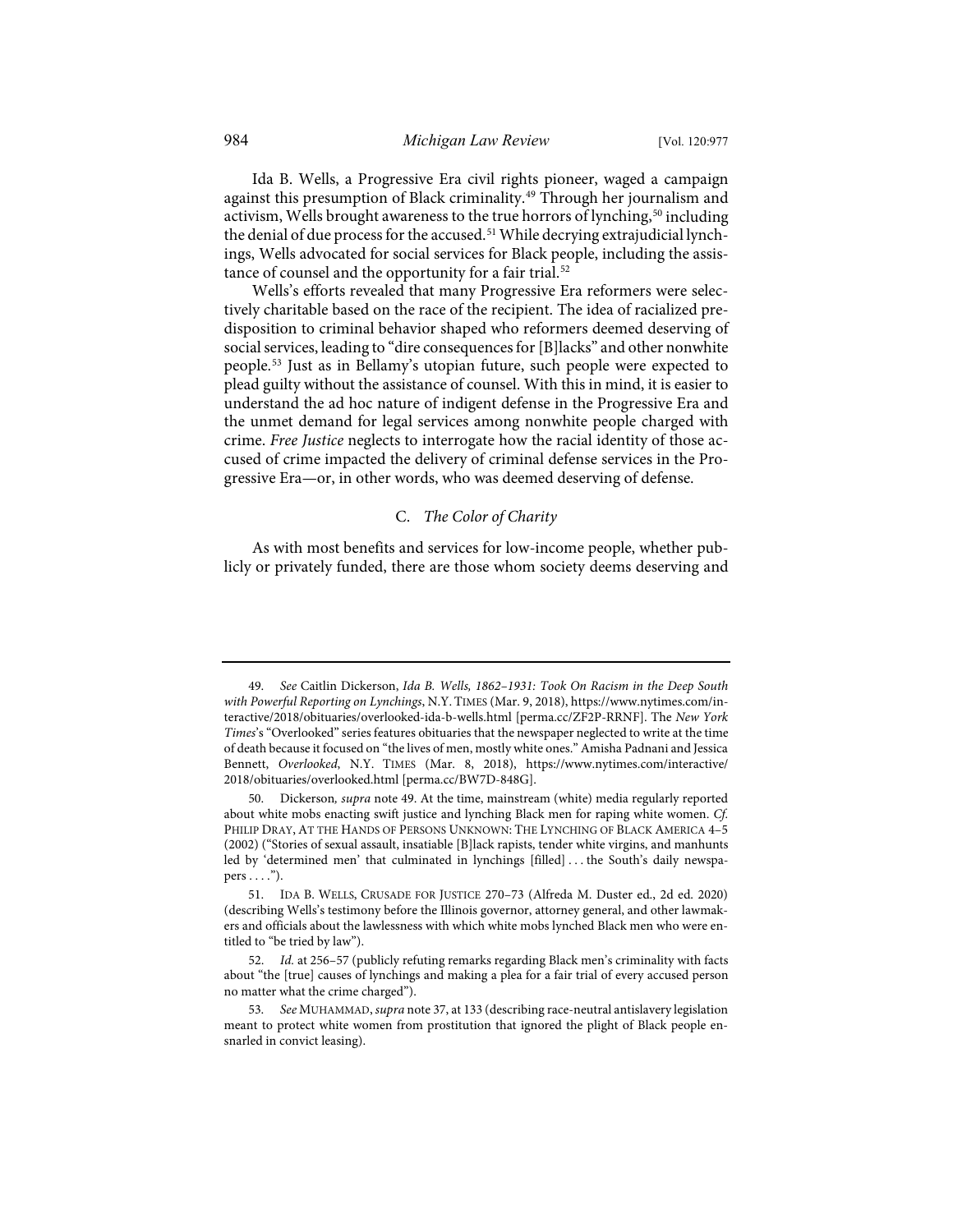those it deems undeserving.<sup>[54](#page-9-0)</sup> *Free Justice* raises this distinction when describing how various early voluntary-defender and legal-aid organizations chose their clients. For example, "Boston's Voluntary Defenders Committee sought to 'provide counsel for *deserving* men and women'" (p. 64; emphasis added). Mayeux tells us that defender organizations borrowed prospective client criteria from civil legal-aid organizations, which turned on "worthiness" (p. 64).

What constituted "desert" or "worth" was decidedly vague and allowed for bias, prejudice, and stereotypes to influence these determinations. *Free Justice* explains that organizations' funding requests sometimes contained hints about their desired clientele. These documents specified factors such as youth, lack of criminal history, low income, plausible innocence, and "[b]earing no responsibility for their situation" (p. 64). The implication was that guilty people were less deserving of free representation. This prerequisite of innocence forced defense attorneys to make threshold determinations about culpability based on scant information about a prospective client's case. Such determinations were based in part on race, as attorneys were susceptible to relying on stereotypes about which types of people were predisposed to crime.<sup>[55](#page-9-1)</sup>

<span id="page-9-6"></span>The presumption of Black criminality and guilt moved Black people outside the realm of "deserving" counsel. This was similarly true for Mexican Americans, Chinese Americans, and other ethnically and racially marginalized groups.<sup>56</sup> Ossei-Owusu found that "parts of the legal reform world prioritized the needs of ethnic whites in their creation of a system of legal aid" to the detriment of indigent Black defendants and other defendants from the global majority.<sup>57</sup> Prior to the Court's 1932 requirement that counsel be ap-pointed in death-penalty cases,<sup>[58](#page-9-4)</sup> legal-aid and public-defender offices only "tepidly addressed the needs of nonethnic whites."[59](#page-9-5) Yet Mayeux does not opine on "[h]ow . . . [racial] stereotypes shaped voluntary defenders' interactions with clients," nor on how exactly "racial ideology likely factored into . . . worthiness determinations" (p. 65). I found this to be a significant

- 57. Ossei-Owusu, *supra* not[e 7,](#page-2-7) at 1183.
- <span id="page-9-4"></span>58. Powell v. Alabama, 287 U.S. 45 (1932).
- <span id="page-9-5"></span>59. Ossei-Owusu, *supra* not[e 7,](#page-2-7) at 1183.

<span id="page-9-0"></span><sup>54.</sup> KHIARA M. BRIDGES, THE POVERTY OF PRIVACY RIGHTS 48–51 (2017) (describing the moral construction of poverty, including the distinction between those who escape moral condemnation for "their failure to contribute or prosper" and those who are morally condemned for their failures).

<span id="page-9-1"></span><sup>55.</sup> Song Richardson and Phillip Goff observed a similar phenomenon in contemporary indigent defense, finding that defense counsel's anti-Black bias can result in the defender spending less "time, effort, and scarce resources" on cases involving Black clients. L. Song Richardson & Phillip Atiba Goff, Essay, *Implicit Bias in Public Defender Triage*, 122 YALE L.J. 2626, 2641 (2013).

<span id="page-9-3"></span><span id="page-9-2"></span><sup>56.</sup> *See* Banks, *supra* not[e 41,](#page-7-10) at 10–21 (describing the political construction of Black, Chinese, and other immigrants as "threatening" or "problematic"). Over time, "ethnic" whites were able to align themselves with whiteness and shed the cloak of criminality. *See, e.g.*, Brent Staples, Opinion, *How Italians Became 'White*,*'* N.Y. TIMES (Oct. 12, 2019), [https://www.nytimes.com](https://www.nytimes.com/interactive/2019/10/12/opinion/columbus-day-italian-american-racism.html) [/interactive/2019/10/12/opinion/columbus-day-italian-american-racism.html](https://www.nytimes.com/interactive/2019/10/12/opinion/columbus-day-italian-american-racism.html) [\[perma.cc/DU5R-](https://perma.cc/DU5R-ECTZ)[ECTZ\]](https://perma.cc/DU5R-ECTZ).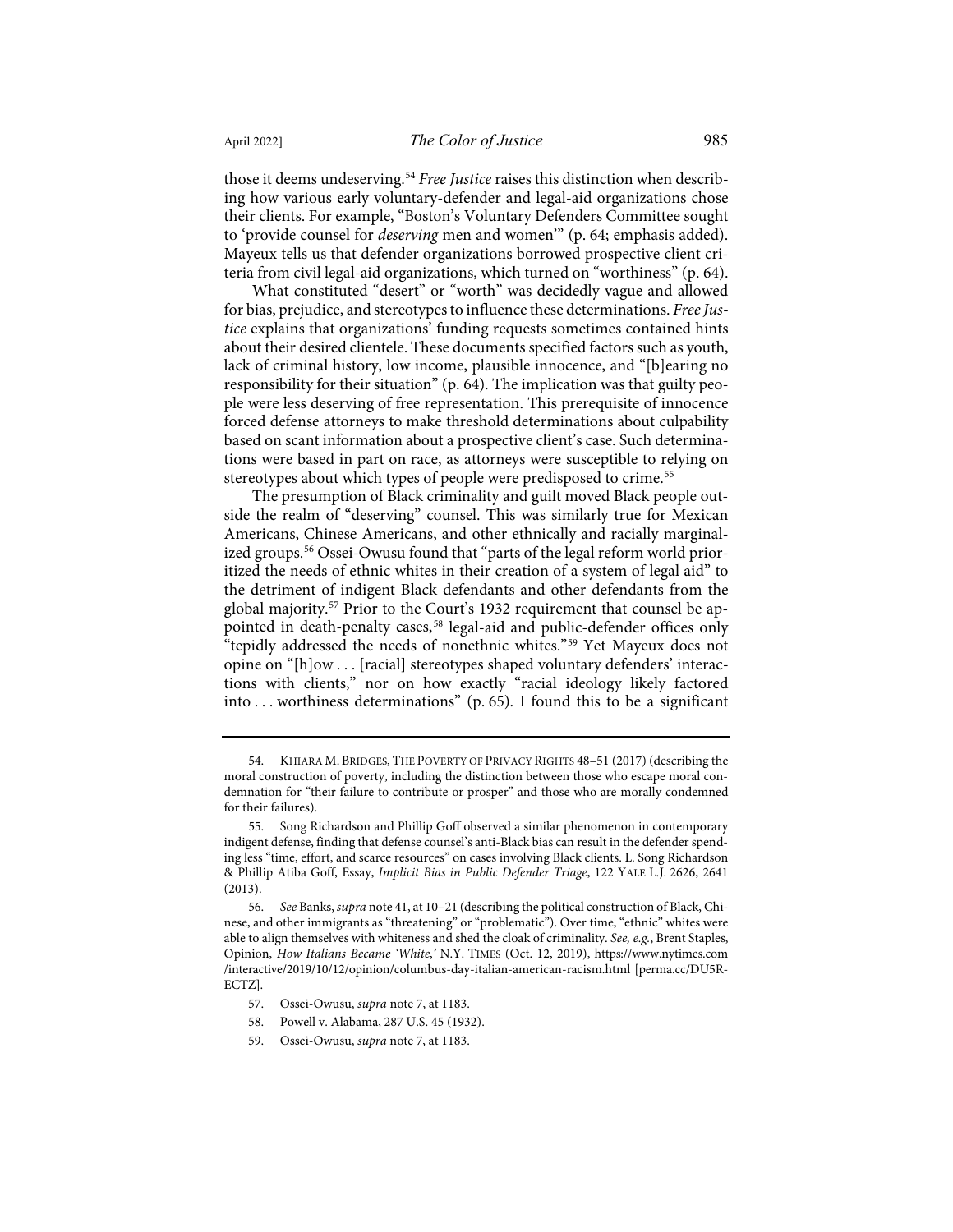shortcoming of the book and a missed opportunity for Mayeux to interrogate the impact that the racialized presumption of criminality had on voluntarydefender services, legal-aid organizations, and the clientele they served.

During the Progressive Era, mainstream social services often did not con-sider low-income Black people to be deserving.<sup>[60](#page-10-0)</sup> As previously noted, Wells spoke out against the reform movement's failure to include Black people. She lamented that "[a]ll other races in the city are welcomed into the settlements, YMCA's, YWCA's . . . and every other movement for uplift if only their skins are white."<sup>61</sup> Wells decried that the "[o]nly . . . social center [that] welcomes the Negro . . . is the saloon."[62](#page-10-2) Racial marginalization, Wells explained, contributed to Black people having higher rates of contact with the criminal legal system, not their presumed propensity for crime.<sup>[63](#page-10-3)</sup> But Wells was working against the long-standing and powerful narrative of inherent Black criminality.

The benevolence of voluntary-defender and legal-aid organizations depended in part on defenders' racially biased and stereotyped determinations of their potential clients' guilt. This in turn implicated whether whole groups of people had rights "worthy" of defending. As a stopgap, some of these groups formed mutual-aid societies to fund or directly provide legal services to their members.[64](#page-10-4) We cannot divorce this early history from the present-day funding difficulties of indigent-defense service providers. In many jurisdictions, lawmakers fail to allocate the necessary funds to indigent defense, leading to inadequate funding for defender services that serve an outsized proportion of Black clients. Today, communities where indigent defense is most in crisis tend to have large underresourced and underserved Black populations, such as Detroit,<sup>[65](#page-10-5)</sup> East Baton Rouge and New Orleans,<sup>[66](#page-10-6)</sup> and St. Louis.<sup>[67](#page-10-7)</sup> Further,

<span id="page-10-4"></span><span id="page-10-3"></span><span id="page-10-2"></span><span id="page-10-1"></span>64. *See, e.g.*, Ossei-Owusu, *supra* not[e 7,](#page-2-7) at 1183–90; Hoag, *supra* not[e 3,](#page-1-4) at 1510 (describing the Protective National Detective Association formed by Black Alabamans in 1925 to provide paying members with free criminal and civil legal services).

<span id="page-10-5"></span>65. Eli Hager, *One Lawyer. Five Years. 3,802 Cases.*, THE MARSHALL PROJECT (Aug. 1, 2019, 6:00 AM), [https://www.themarshallproject.org/2019/08/01/one-lawyer-five-years-3-802](https://www.themarshallproject.org/2019/08/01/one-lawyer-five-years-3-802-cases) [cases](https://www.themarshallproject.org/2019/08/01/one-lawyer-five-years-3-802-cases) [\[perma.cc/BVG3-AY9J\]](https://perma.cc/BVG3-AY9J).

<span id="page-10-6"></span>66. Radley Balko, Opinion, *Louisiana's Indigent Defense System Is Broken. A New Bill May Only Make It Worse.*, WASH. POST (June 1, 2021, 12:10 PM)[, https://www.washingtonpost.com](https://www.washingtonpost.com/opinions/2021/06/01/louisianas-indigent-defense-system-is-broken-new-bill-may-only-make-it-worse) [/opinions/2021/06/01/louisianas-indigent-defense-system-is-broken-new-bill-may-only-make-it](https://www.washingtonpost.com/opinions/2021/06/01/louisianas-indigent-defense-system-is-broken-new-bill-may-only-make-it-worse)[worse](https://www.washingtonpost.com/opinions/2021/06/01/louisianas-indigent-defense-system-is-broken-new-bill-may-only-make-it-worse) [\[perma.cc/Y8ND-TC92\]](https://perma.cc/Y8ND-TC92).

<span id="page-10-7"></span>67. Matt Ford, *A 'Constitutional Crisis' in Missouri*, ATLANTIC (Mar. 14, 2017), [https://www.theatlantic.com/politics/archive/2017/03/missouri-public-defender-crisis/519444](https://www.theatlantic.com/politics/archive/2017/03/missouri-public-defender-crisis/519444/) [\[perma.cc/D478-6YCS\]](https://perma.cc/D478-6YCS).

<span id="page-10-0"></span><sup>60.</sup> *See, e.g.*, DOROTHY ROBERTS, KILLING THE BLACK BODY: RACE, REPRODUCTION, AND THE MEANING OF LIBERTY 203–08 (2d ed. 2017) (describing Progressive Era welfare policy as enabling "deserving" white mothers to stay home while forcing Black and other "less privileged women to do low-wage work" outside the home).

<sup>61.</sup> WELLS, *supra* not[e 51,](#page-8-6) at 257.

<sup>62.</sup> *Id.*

<sup>63.</sup> *Id.* at 256 ("With no friends [Black people] were railroaded into the penitentiary.").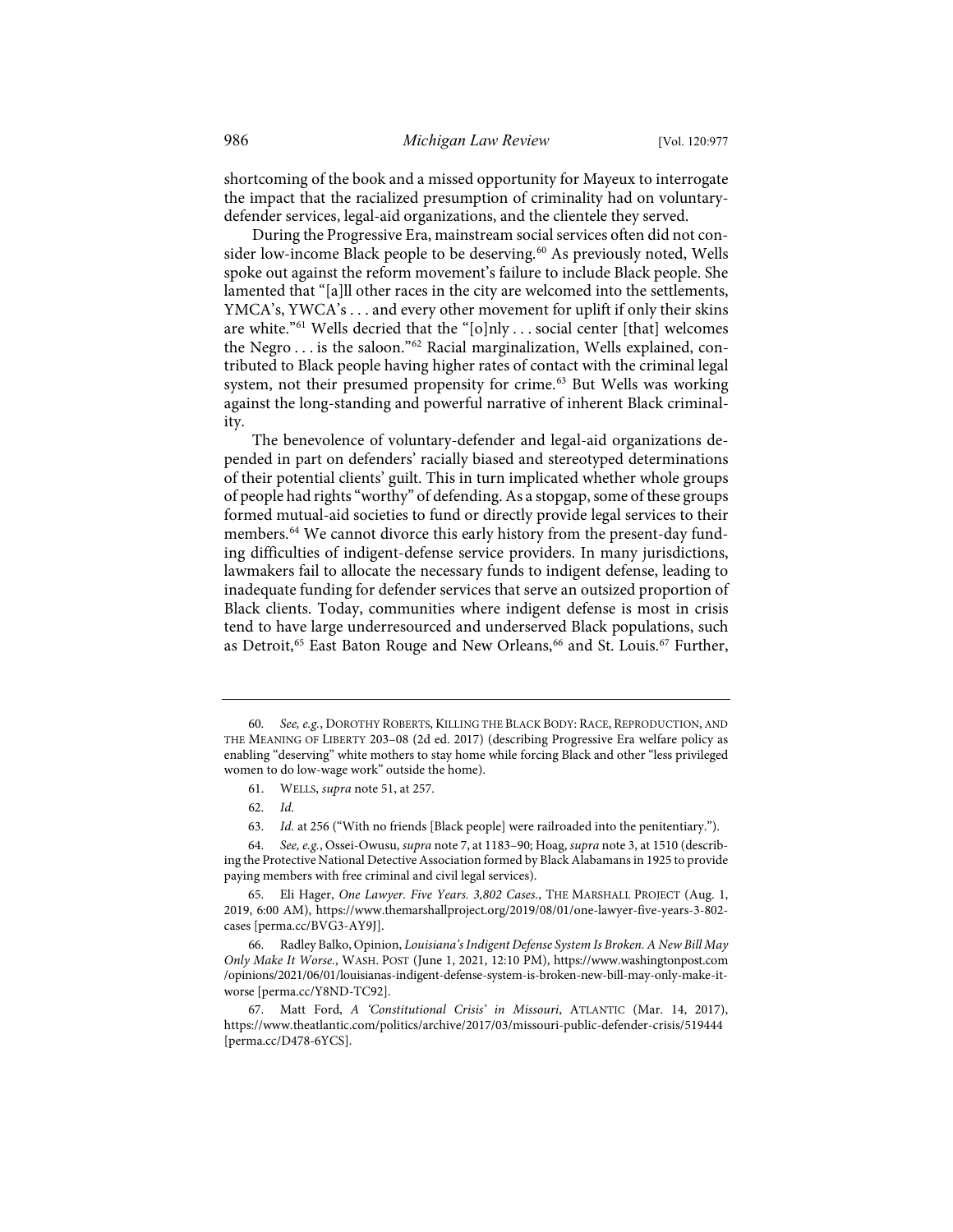this racially checkered system of "free justice" has the potential to jeopardize the constitutional rights of all indigent criminal defendants.<sup>[68](#page-11-0)</sup>

#### D. *The Color of the Legal Profession*

Racism and white supremacy also played a role in determining which lawyers might be available to provide free legal services to low-income people. The same social forces that shaped Progressive Era notions about race, crime, and charity impacted the makeup of the legal profession. Applying a critical race lens to Mayeux's account of the elite legal profession's involvement in indigent defense helps make sense of the profession's abruptly shifting views from opposing publicly funded defense services to eventually supporting public defenders. Although not explicitly stated in *Free Justice*, these elite lawyers were almost exclusively white, male, Protestant, and native born; most were from economically privileged backgrounds.<sup>[69](#page-11-1)</sup>

During the early 1900s, elite lawyers around the country coalesced into various professional bar associations, where they focused on legal-training and bar-admission standards.<sup>[70](#page-11-2)</sup> The membership in these associations was primarily comprised of privileged white men.<sup>[71](#page-11-3)</sup> Early on, these organizations excluded Black and Jewish lawyers, among other ethnically marginalized groups, from membership, and they used their influence to exclude these same groups from entering the profession.[72](#page-11-4) *Free Justice* concedes that in promulgating and maintaining barriers to the profession, bar associations made it more difficult for people from "immigrant and minority groups" to train as lawyers and to provide legal services to the poor, including indigent defense.<sup>[73](#page-11-5)</sup> But the book declines to argue that elite lawyers' eventual acceptance of free defender services for the poor was based in part on its desire to maintain white supremacy within the legal profession.

Elite lawyers' early opposition to public defense was as much about selfpreservation and maintaining white supremacy within the bar as it was about their fear of the legal profession's socialization. Ossei-Owusu explains that the

<span id="page-11-0"></span><sup>68.</sup> Approximately 80% of people charged with crime are eligible for court-appointed counsel. Although the majority of the prison population is Black or Latinx, almost 70% of incarcerated white people reported having court-appointed counsel, compared to 77% of Black and 73% of Latinx incarcerated people. Alysia Santo, *How Conservatives Learned to Love Free Lawyers for the Poor*, THE MARSHALL PROJECT (Sept. 22, 2017, 1:15 PM), [https://www.themar](https://www.themarshallproject.org/2017/09/24/how-conservatives-learned-to-love-free-lawyers-for-the-poor)[shallproject.org/2017/09/24/how-conservatives-learned-to-love-free-lawyers-for-the-poor](https://www.themarshallproject.org/2017/09/24/how-conservatives-learned-to-love-free-lawyers-for-the-poor) [\[perma.cc/T834-P343\]](https://perma.cc/T834-P343).

<span id="page-11-1"></span><sup>69.</sup> *See, e.g.*, LAWRENCE M. FRIEDMAN, AMERICAN LAW IN THE 20TH CENTURY 30–31, 39–40 (2002).

<span id="page-11-2"></span><sup>70.</sup> Pp. 11–12, 47–50 (discussing the American Bar Association and the New York City Bar Association).

<span id="page-11-3"></span><sup>71.</sup> *See, e.g.*, George B. Shepherd, *No African-American Lawyers Allowed: The Inefficient Racism of the ABA's Accreditation of Law Schools*, 53 J. LEGAL ED. 103 (2003).

<sup>72.</sup> *Id.* at 110–11.

<span id="page-11-5"></span><span id="page-11-4"></span><sup>73.</sup> Pp. 47, 164 (noting that in many southern states there were only a handful of Black lawyers and that in Georgia the criminal-defense bar was virtually entirely white).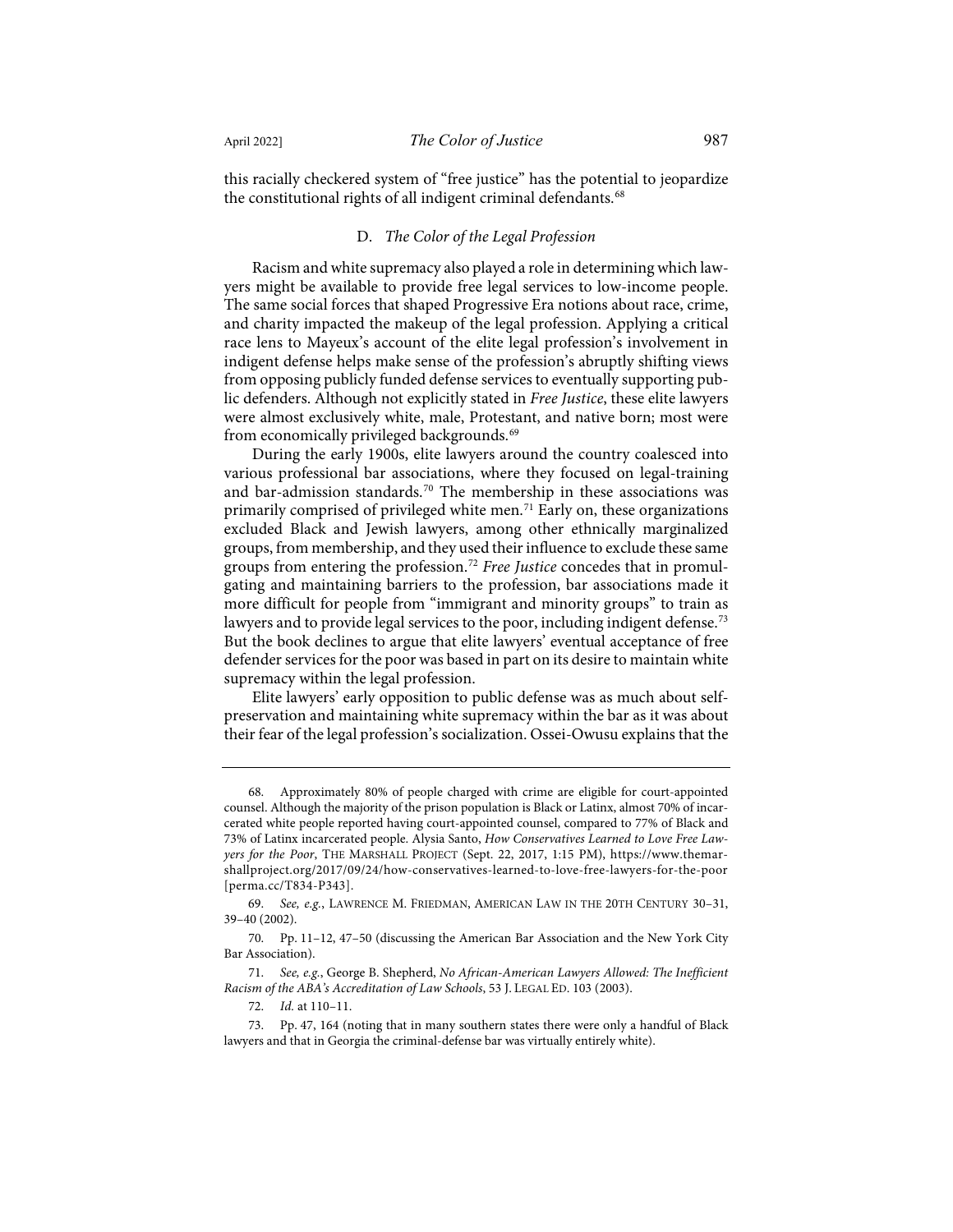American Bar Association sought to rid the profession of ethnic outsiders, including southern and eastern European immigrants and Jewish people, many of whom provided criminal-defense services to the poor.[74](#page-12-0) In an effort to "purify" the profession, elite lawyers sought to institutionalize criminal defense and prevent "nonwhite" lawyers from "preying" on unrepresented, vulnerable clients in court.[75](#page-12-1) Thus, elite lawyers' early interest in low-level criminal cases was more about purifying the profession than about altruism and advancing "free justice."

A similar movement occurred in the medical profession with the establishment of the American Medical Association, and with a parallel result: excluding nonwhite doctors from the profession made it harder for ethnically marginalized people to access healthcare.[76](#page-12-2) *Free Justice* does not explore how the institutionalization of indigent defense curtailed certain demographics of people from receiving legal services, nor does it examine the impact the restriction of legal services may have had on poor people who were also racially marginalized. The legal profession's early ideas about criminality and legal services for the poor shaped the availability and quality of indigent defense for future generations.

#### <span id="page-12-5"></span>II. FREE (IN)JUSTICE

It is widely understood that *Gideon*'s aspirational mandate of champion-ing democracy and protecting due process remains unfulfilled.<sup>[77](#page-12-3)</sup> "A Permanent Crisis," chapter 4 of Mayeux's book, explores the various obstacles that local jurisdictions encountered when trying to implement the Court's mandate in *Gideon*. Even today, the funding necessary to provide defense services to low-income people charged with crime has never fully materialized.[78](#page-12-4) The impediments are multifaceted, but they mirror some of the obstacles that existed when the legal profession initially set out to provide defense services to indigent people. These include perceptions about the "underserving" poor and the criminalized lens through which society views marginalized people. Racism and white supremacy underscore both.

As the twentieth century progressed, society began to assign the privileges of whiteness to Eastern Europeans and other "ethnic" whites, moving them

<span id="page-12-0"></span><sup>74.</sup> Ossei-Owusu, *supra* not[e 7,](#page-2-7) at 1173–76 (describing law reformers' desire to "purify" the profession and "protect" vulnerable immigrant defendants from predatory "shyster" lawyers who lacked ethics, standing, and competence).

<sup>75.</sup> *Id.* at 1173–77, 1181.

<span id="page-12-2"></span><span id="page-12-1"></span><sup>76.</sup> *See, e.g.*, Robert B. Baker, *History of Medicine: The American Medical Association and Race*, 16 VIRTUAL MENTOR 479, 479–88 (2014) (detailing the history of the AMA's exclusion of Black doctors from the 1870s through the 1960s).

<span id="page-12-3"></span><sup>77.</sup> *See, e.g.*, Paul D. Butler, Essay, *Poor People Lose:* Gideon *and the Critique of Rights*, 122 YALE L.J. 2176, 2190 (2013) (referring to *Gideon* as "a spectacular failure" at making the criminal legal system fairer for indigent people).

<span id="page-12-4"></span><sup>78.</sup> Pp. 185–86 (noting that "local public defenders have not yet succeeded in securing a stable commitment to federal support," resulting in uneven access both among states and within them).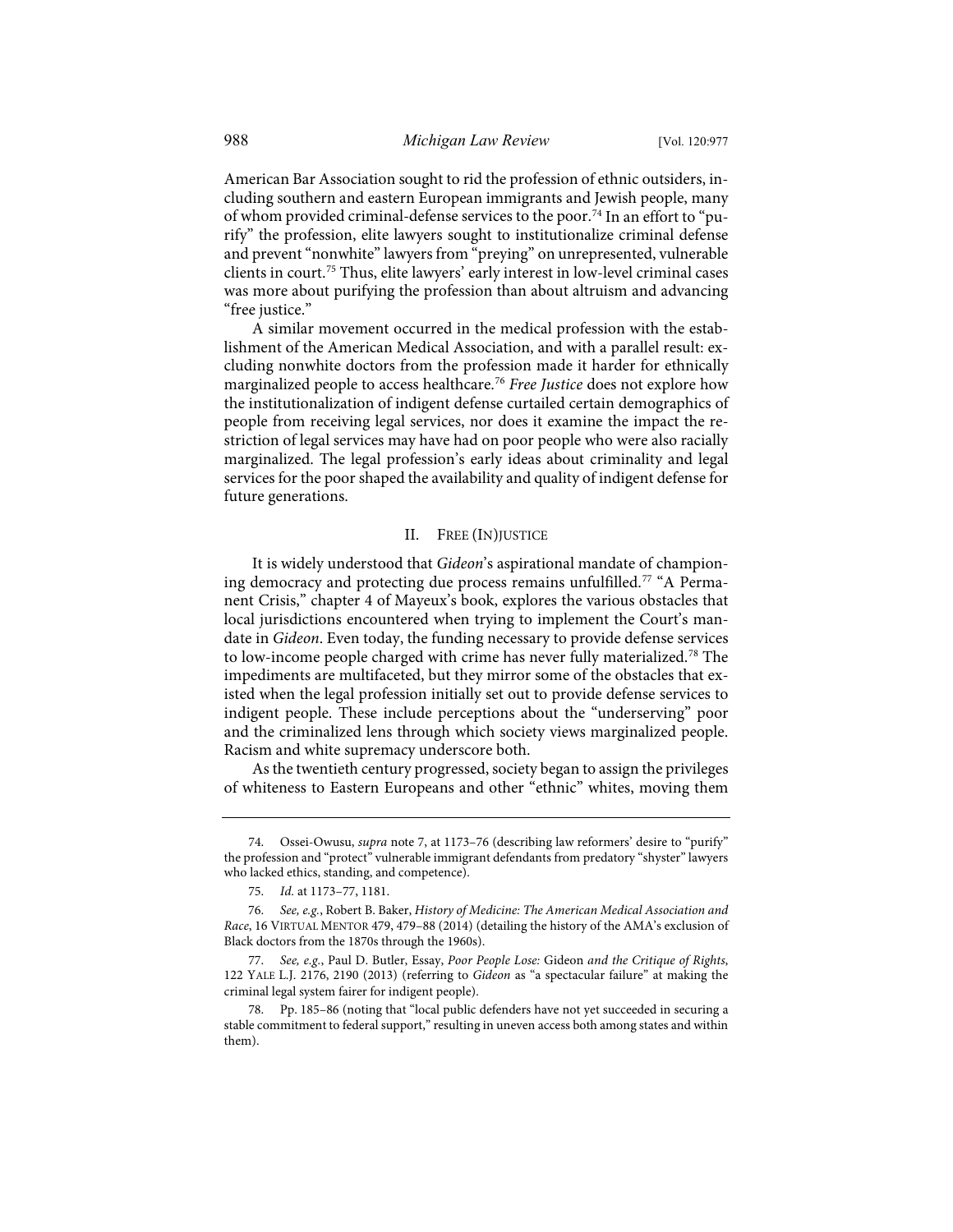<span id="page-13-5"></span>outside the realm of "undeserving" and removing the presumption of criminality.[79](#page-13-0) However, Black people and other ethnically marginalized groups remained. Shortly after the Court decided *Gideon*, President Johnson empowered a commission to study widespread racial disorder throughout the nation[.80](#page-13-1) The Kerner Commission's report concluded that "[o]ur Nation is moving toward two societies, one [B]lack, one white—separate and unequal."[81](#page-13-2) The Kerner Report offers a helpful historical touchstone against which to examine the ongoing indigent-defense crisis.

This Part examines Black rebellion following the unfulfilled promise of the civil rights era, including *Gideon*, and the subsequent backlash resulting in mass criminalization. It then applies a critical race lens to *Gideon*'s inevita-ble follow-up, the right to effective counsel.<sup>[82](#page-13-3)</sup> The ineffectiveness standard simultaneously restricted the rights of indigent defendants and shielded the legal profession from allegations of inadequate representation.

#### A. *The Color of Protest*

The Supreme Court's sweeping language promoting due process, fairness, and equality in *Gideon* did not include details on how localities and states were to fund such an enterprise. Although the Court later clarified that the right to counsel attached not only at trial but also to earlier and later stages of the criminal adjudication process, it remained vague about how jurisdictions were to implement the right. *Free Justice* details the difficulty large municipalities had in implementing indigent-defense services, such as Atlanta, Boston, and Philadelphia.<sup>[83](#page-13-4)</sup> Each of these jurisdictions had a different system for delivering representation to poor people charged with crime, but each encountered similar opposition from their local stakeholders to securing the necessary funds. What *Free Justice* does not interrogate is the role that racism may have played.

Applying a critical race lens can help us make sense of the Court and legal profession's support—in the abstract—of free justice and the greater societal unwillingness to fund it. As a threshold matter, criminal defense, framed as such, continues to be a politically unpopular social service. Attitudes about "deserving" recipients of aid persist, and, as a constituency, people charged and convicted of crimes tend to lack political leverage because of widespread

<sup>79.</sup> *See supra* Sections I.B, I.C.

<span id="page-13-1"></span><span id="page-13-0"></span><sup>80.</sup> NAT'L ADVISORY COMM'N ON CIV. DISORDERS, REPORT OF THE NAT'L ADVISORY COMM'N ON CIV. DISORDERS, at 1 (1967) [hereinafter KERNER REPORT].

<sup>81.</sup> *Id.*

<span id="page-13-3"></span><span id="page-13-2"></span><sup>82.</sup> Strickland v. Washington, 466 U.S. 668 (1984) (recognizing that the right to counsel includes the right to effective counsel and establishing the cause-and-prejudice standard to determine counsel's effectiveness).

<span id="page-13-4"></span><sup>83.</sup> P. 165 (explaining Fulton County's refusal to match donated funds for the Atlanta Legal Aid Society to provide indigent-defense services); pp. 80–85 (Boston); pp. 131–35 (Philadelphia).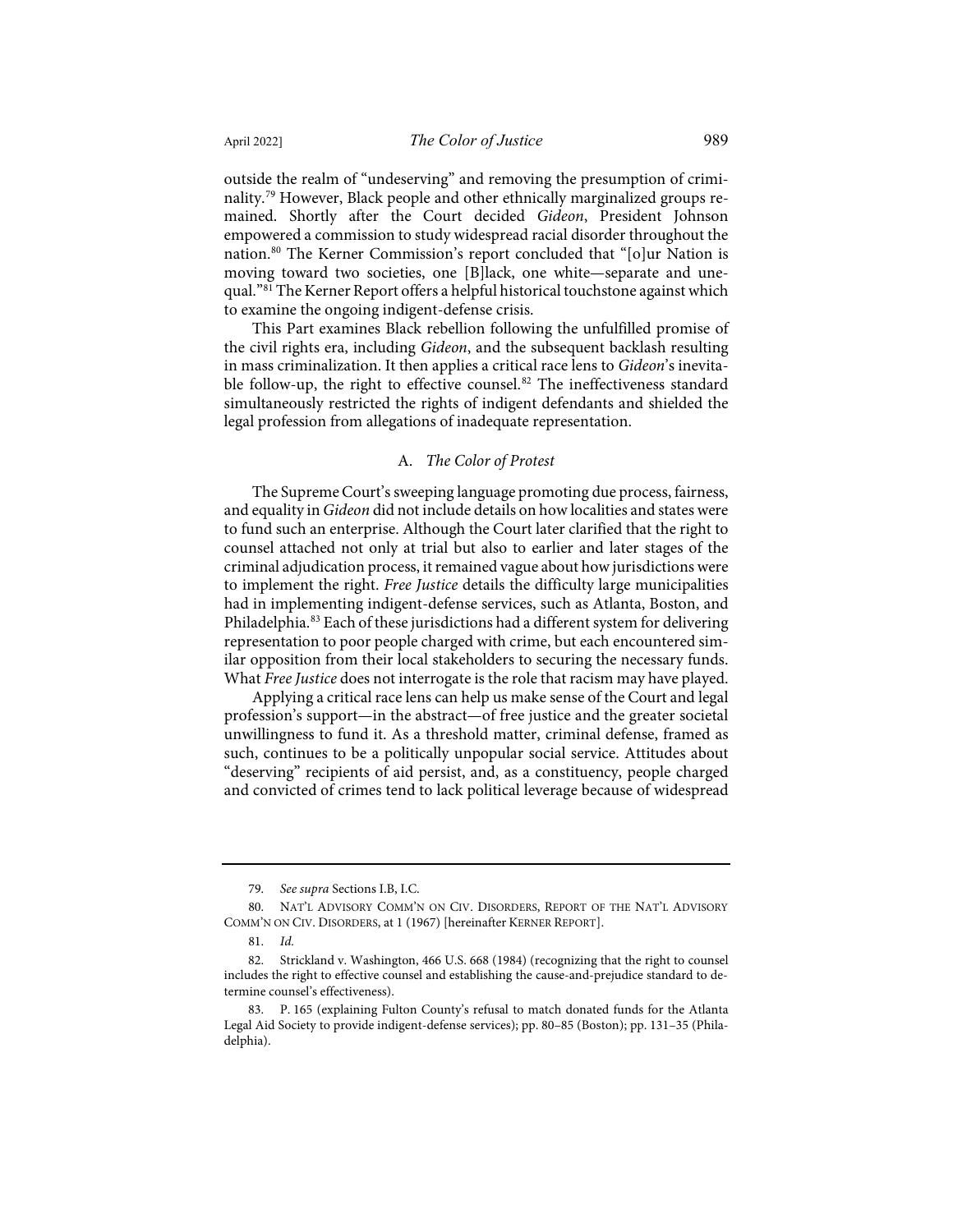felony-disenfranchisement laws.<sup>[84](#page-14-0)</sup> But many recipients of "free justice" canand did—make their voices heard.

<span id="page-14-9"></span>*Free Justice* mentions defendants' complaints in the late 1960s about "assembly-line justice," whereby appointed counsel swiftly disposed of an indigent defendant's case with a plea deal and minimal legal advocacy.[85](#page-14-1) But what Mayeux fails to recognize or explore is that these complaints were part of larger, widespread Black protest against the criminal legal system. In her recent book *America on Fire*, historian Elizabeth Hinton examines the history of Black rebellion.<sup>[86](#page-14-2)</sup> She catalogues over 1,200 Black rebellions throughout the country between 1964 and 1969, including in the three cities (Atlanta, Boston, and Philadelphia) that Mayeux profiles.<sup>[87](#page-14-3)</sup> President Johnson's Kerner Commission concluded that this nationwide civil disorder was partially based on Black people's perception that the courts denied "the poor and uneducated . . . equal justice with the affluent."[88](#page-14-4) More specifically, the Report noted that "[t]he belief is pervasive among ghetto residents that lower courts in our urban communities dispense 'assembly-line' justice."[89](#page-14-5) Mass arrests and prosecutions of Black people in the wake of the rebellions only exacerbated this problem: the Report observed that the criminal legal system was ill-equipped to provide due process to the accused.<sup>[90](#page-14-6)</sup> The "[m]ost prominent" issue "was the shortage of experienced defense lawyers to handle the influx of cases in any fashion approximating individual representation."[91](#page-14-7) The Report noted that the "riot situations" made the need for prompt, effective legal counsel "particularly acute."[92](#page-14-8)

Widespread Black demonstrations against structural inequality, particularly within the criminal legal system, reveal an underexplored aspect of post-*Gideon* criticism. It also helps contextualize the contemporary Black Lives

<span id="page-14-2"></span><span id="page-14-1"></span>86. ELIZABETH HINTON, AMERICA ON FIRE: THE UNTOLD HISTORY OF POLICE VIOLENCE AND BLACK REBELLION SINCE THE 1960S (2021).

87. *Id.* at 313–27.

<span id="page-14-4"></span><span id="page-14-3"></span>88. *See* KERNER REPORT, *supra* not[e 80,](#page-13-5) at 183; *see also id.* at 65 (explaining that civil disorders arose out of a "reservoir of pervasive and deep grievance" in the Black community, including about prejudice and discrimination).

<span id="page-14-6"></span><span id="page-14-5"></span>89. *Id.* at 183. At the time of publication, scholars, journalists, and others regularly used "ghetto" to refer to under-resourced residential areas with high concentrations of Black people, many of which resulted from "white flight" from city centers following World War II. *See* Daniel B. Schwartz, *How America's Ugly History of Segregation Changed the Meaning of the Word 'Ghetto*,*'* TIME (Sept. 24, 2019, 5:00 PM), [https://time.com/5684505/ghetto-word-history](https://time.com/5684505/ghetto-word-history/) [\[perma.cc/LB9H-DHGD\]](https://perma.cc/LB9H-DHGD).

<span id="page-14-7"></span>91. *Id.* at 186.

<span id="page-14-0"></span><sup>84.</sup> *See generally* CHRISTOPHER UGGEN, RYAN LARSON & SARAH SHANNON, THE SENT'G PROJECT, 6 MILLION LOST VOTERS: STATE-LEVEL ESTIMATES OF FELONY DISENFRANCHISEMENT, 2016 (2016).

<sup>85.</sup> P. 144 (quoting KERNER REPORT, *supra* not[e 80,](#page-13-5) at 157).

<sup>90.</sup> *See* KERNER REPORT, *supra* not[e 80,](#page-13-5) at 184.

<span id="page-14-8"></span><sup>92.</sup> *Id.*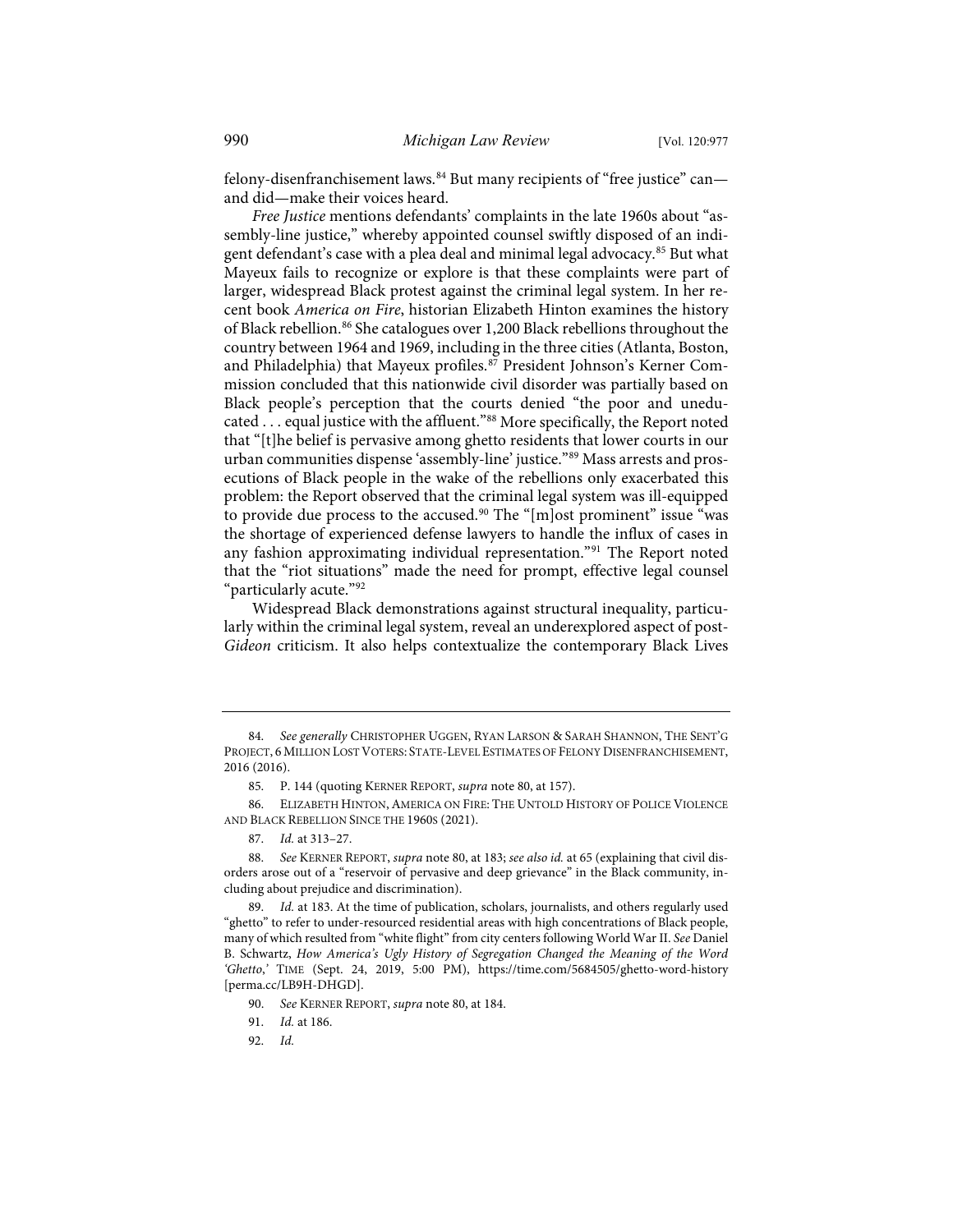Matter movement, which protests state-sanctioned violence and white su-premacy and advances Black liberation.<sup>[93](#page-15-0)</sup> Although the Kerner Report pointed to abusive policing practices, structural racism and inequality, and inadequate social services as causing the mass rebellions, the Johnson administration largely ignored addressing these issues. Instead, it relied on increas-ing law enforcement, calling for a War on Crime.<sup>[94](#page-15-1)</sup> And despite the Kerner Report's recommendation to make *effective* defense counsel immediately available to people charged with crime, many local jurisdictions failed to pri-oritize funds for indigent-defense services.<sup>[95](#page-15-2)</sup> Black people's demands for change, and then the Report, actually spurred an antithetical response from local communities and the federal government.

Following the rebellions, the perception of Black people as inherently criminal further cemented, creating a perverse disincentive to fund legal assistance to people believed to have destroyed their own communities. After the turbulent 1[96](#page-15-3)0s, even liberals backed a tough police response.<sup>96</sup> As described *infra* in Section I.B, the presumption of Black criminality helped shape society's and lawmakers' perceptions that low-income Black people were less deserving of services and assistance, including criminal defense. And instead of rallying against increased arrests and prosecutions, defender organizations adopted tough-on-crime rhetoric, making their requests for increased funds "in law-and-order terms" (p. 178). The response from defenders was to further entrench themselves within the War on Crime and frame their request for increased funds as a necessary part of increasing arrests and prosecutions.[97](#page-15-4) An approach that would have benefited indigent clients—one that Black-led defender organizations were and are making<sup>98</sup>—would have been to address the root of the problem by advocating against mass criminalization.

#### B. *Mass Underrepresentation*

With the benefit of hindsight, we know that the Johnson administration's War on Crime, and the Nixon administration's subsequent War on Drugs, did little to address structural inequality. These campaigns explicitly targeted and disproportionately impacted Black people, fueling what we now know as mass criminalization[.99](#page-15-6)

<span id="page-15-2"></span><span id="page-15-1"></span><span id="page-15-0"></span><sup>93.</sup> *See Herstory*, BLACK LIVES MATTER, [https://blacklivesmatter.com/herstory](https://blacklivesmatter.com/herstory/) [\[perma](https://perma.cc/3YNN-D3EY) [.cc/3YNN-D3EY\]](https://perma.cc/3YNN-D3EY).

<sup>94.</sup> *See* HINTON, *supra* not[e 86,](#page-14-9) at 8–9.

<sup>95.</sup> *See* pp. 184–86.

<sup>96.</sup> HINTON, *supra* not[e 86,](#page-14-9) at 8–9.

<sup>97.</sup> *See* p. 178.

<span id="page-15-5"></span><span id="page-15-4"></span><span id="page-15-3"></span><sup>98.</sup> *See* pp. 174–76 (describing the Roxbury Defenders Committee, an offshoot of the Massachusetts Defenders Committee that was led and overseen by Blackpeople); *see also infra* Conclusion (discussing organizing principles of the Black Public Defender Association).

<span id="page-15-6"></span><sup>99.</sup> *See, e.g.*, ELIZABETH HINTON, FROM THE WAR ON POVERTY TO THE WAR ON CRIME: THE MAKING OF MASS INCARCERATION IN AMERICA (2016) (tracing the rise of policing, prosecution, and incarceration to the Johnson administration's social-welfare programs).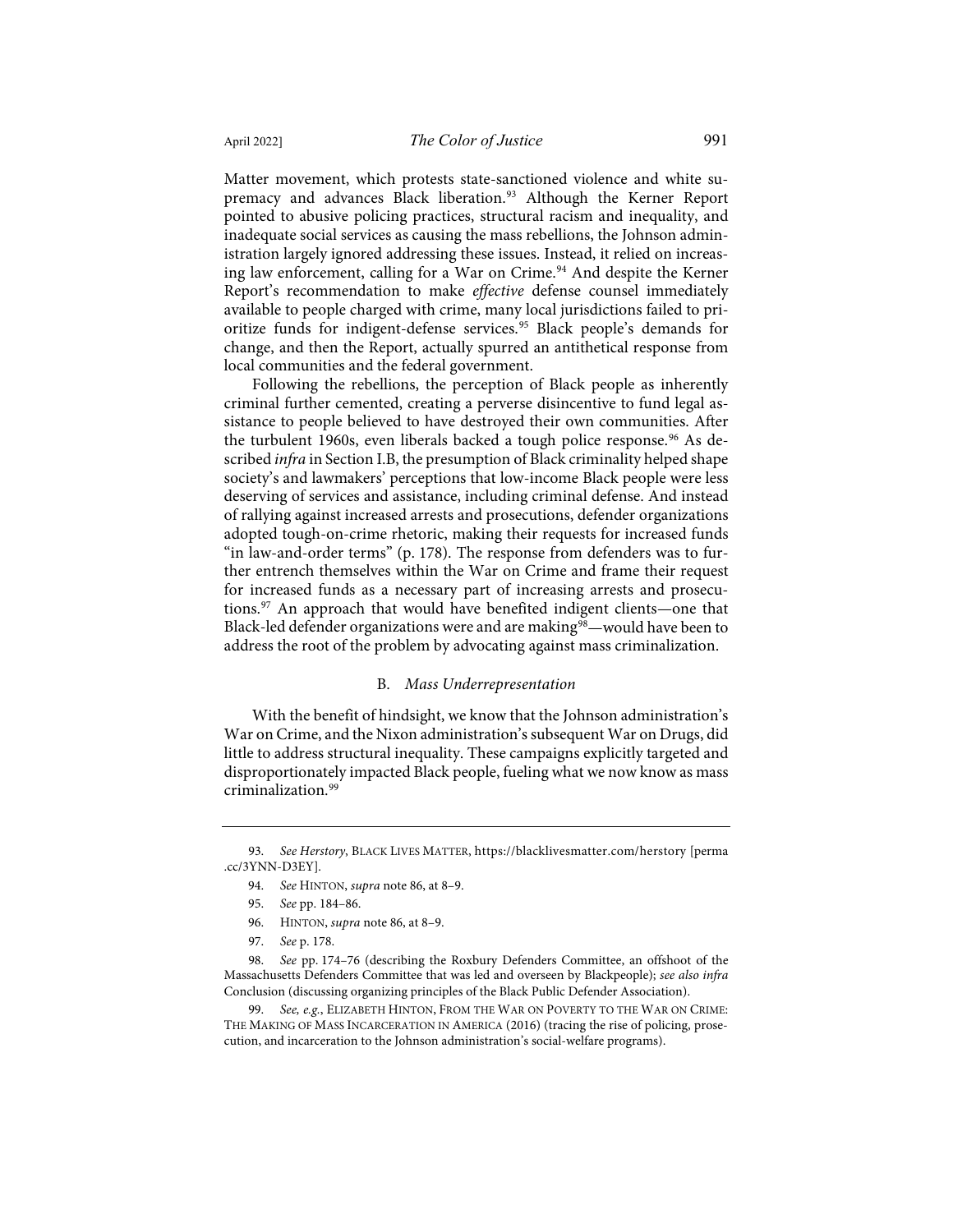Mayeux notes that the nationwide increase in arrests and prosecutions in the early 1970s drastically increased the caseloads of already underresourced indigent defense providers[.100](#page-16-0) She contrasts the "tidy picture" of free justice that Progressive reformers envisioned with the often "discouraging and confusing" reality of overburdened criminal courts a decade after *Gideon* (p. 179). Yet *Free Justice* does not acknowledge the central role that racism and white supremacy played in the policy decisions contributing to that reality. The book's failure to do so curtails its ability to analyze how long-standing notions of Black criminality, competing images of poor people as deserving and undeserving, and social welfare intersected with the Court's recognition of the right to counsel for the poor.

<span id="page-16-5"></span>Through a critical race lens, perhaps we can best recognize the Court's decision in *Gideon* as a "temporary 'peak[] of progress,' " one that "slid[] into irrelevance as racial patterns adapt [ed] in ways that maintain [ed] white dominance."[101](#page-16-1) Legal scholar Paul Butler argues that even had states fully enforced the promise of *Gideon*, indigent defendants, particularly indigent Black defendants, would still lose.[102](#page-16-2) He argues that *Gideon* made things worse for poor people because having defense counsel provided the appearance of due process in the face of a system designed to "overpunish [B]lack and poor people."[103](#page-16-3) Mayeux astutely recognizes that after *Gideon*, defense counsel "st[ood] in as both scapegoat and absolution for all of the obvious problems" with the criminal legal system, but she stops short of acknowledging that racism was a factor (p. 184).

The public defender's shortcomings—the failure to provide due process in a racist, overburdened system—does not fall on attorneys alone. Other systems and structures also played a role. Although *Gideon* and its progeny guaranteed counsel for the poor, it did not specify how states and local jurisdictions should provide it. As Mayeux explains, prior to the Court's ruling, many metropolitan jurisdictions had established institutional defender offices, including legal-aid societies; some jurisdictions later relied on non-profit organizations supported by a combination of state and private funds.<sup>[104](#page-16-4)</sup> However, many rural communities, particularly in the South, relied upon judges to appoint private attorneys (p. 179). These appointments came with a variety of funding structures—a flat-fee contract for an unlimited number of cases, a single rate per case, or an hourly rate with a salary cap—all of which

<sup>100.</sup> *See* pp. 178–80.

<sup>101.</sup> Derrick Bell, *Racism Is Here to Stay: Now What?*, 35 HOW. L.J. 79, 79 (1991).

<sup>102.</sup> *See* Butler, *supra* not[e 77.](#page-12-5) 

<sup>103.</sup> *Id.* at 2191.

<span id="page-16-4"></span><span id="page-16-3"></span><span id="page-16-2"></span><span id="page-16-1"></span><span id="page-16-0"></span><sup>104.</sup> *See* p. 8 (describing public defense in California in the early 1900s); pp. 63–64 (noting pre-*Gideon* voluntary-defender services in Boston and Philadelphia, and the New York Legal Aid Society).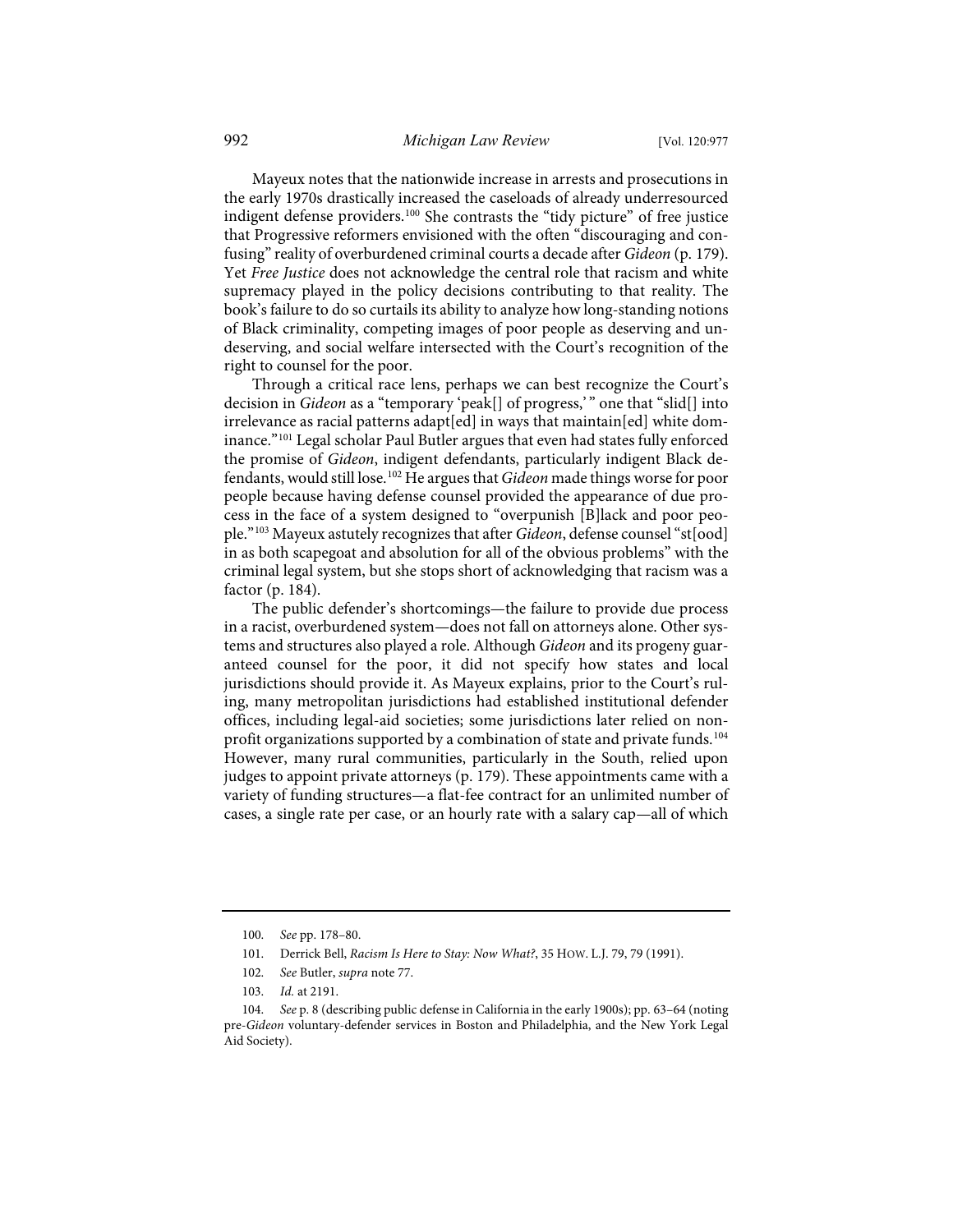disincentivized counsel to spend time or resources on the case.<sup>[105](#page-17-0)</sup> These divergent delivery models, often dictated by geography, impacted the quality of the representation that poor people received.

*Free Justice* recognizes that defense lawyers alone cannot provide defendants a fair trial. It acknowledges that police, prosecutors, and politicians are all implicated in whether a defendant recieves due process. But it leaves open the possibility that if the legal profession could address "the practical challenges" of delivering indigent defense, including phasing out "the old method of case-by-case appointments" in favor of institutional defenders, public defenders could perhaps help provide justice and equality to poor people (p. 179). However, *Free Justice* concludes in the early 1970s, just as mass criminalization begins, so that possibility is not refuted within the book.

In their 2013 study of public defenders and implicit bias, racial justice scholars Song Richardson and Phillip Goff found that implicit racial bias can impact the way public defenders advocate on behalf of their clients, including how they evaluate evidence, the time they spend interacting with clients, and the length of the punishment they accept on their client's behalf.<sup>[106](#page-17-1)</sup> Faced with overwhelming caseloads, Richardson and Goff found that public defenders triage their clients.[107](#page-17-2) These conditions can trigger implicit racial bias, resulting in some defenders spending less "time, effort, and scarce resources" on cases involving "stereotypically '[B]lack' feature[d]" clients.[108](#page-17-3) These findings, and those from similar studies,<sup>[109](#page-17-4)</sup> signal that there are larger structural forces that impact the delivery of indigent defense—forces that increasing indigentdefense funding would not necessarily address.

#### C. *The Right to Effective Counsel*

The book's epilogue invites readers to consider what would come to dominate my legal practice: ineffective assistance of counsel (IAC). Two decades after *Gideon*, the Court refined defendants' right to counsel in *Strickland v. Washington*, a capital case involving a Black man, David Leroy Washington, who was sentenced to death.<sup>[110](#page-17-5)</sup> The Court recognized that the right to counsel

<span id="page-17-0"></span><sup>105.</sup> *See* David Carroll, *Right to Counsel Services in the 50 States: An Indigent Defense Reference Guide for Policymakers*, in INDIGENT REPRESENTATION TASK FORCE, LIBERTY AND JUSTICE FOR ALL: PROVIDING RIGHT TO COUNSEL SERVICES IN TENNESSEE app. c at 96 (2017), <https://tncourts.gov/sites/default/files/docs/irtfreportfinal.pdf>[\[perma.cc/M82V-KMR9\]](https://perma.cc/M82V-KMR9).

<sup>106.</sup> Richardson & Goff, *supra* not[e 55,](#page-9-6) at 2634–41.

<sup>107.</sup> *Id.*

<sup>108.</sup> *Id.* at 2641.

<span id="page-17-4"></span><span id="page-17-3"></span><span id="page-17-2"></span><span id="page-17-1"></span><sup>109.</sup> *See, e.g.*, Theodore Eisenberg & Sheri Lynn Johnson, *Implicit Racial Attitudes of Death Penalty Lawyers*, 53 DEPAUL L. REV. 1539, 1545–56 (2004); Joseph J. Avery et al., *Is Your Own Team Against You? Implicit Bias and Interpersonal Regard in Criminal Defense*, 161 J. SOC. PSYCH. 543, 543 (2020)[, https://doi.org/10.1080/00224545.2020.1845593](https://doi.org/10.1080/00224545.2020.1845593) (studying criminal-defense attorneys in forty-three U.S. states and finding that criminal-defense attorneys harbor significant implicit bias in favor of white defendants and against Black defendants in ways that impact interpersonal relationships between clients and attorneys).

<span id="page-17-5"></span><sup>110. 466</sup> U.S. 668 (1984).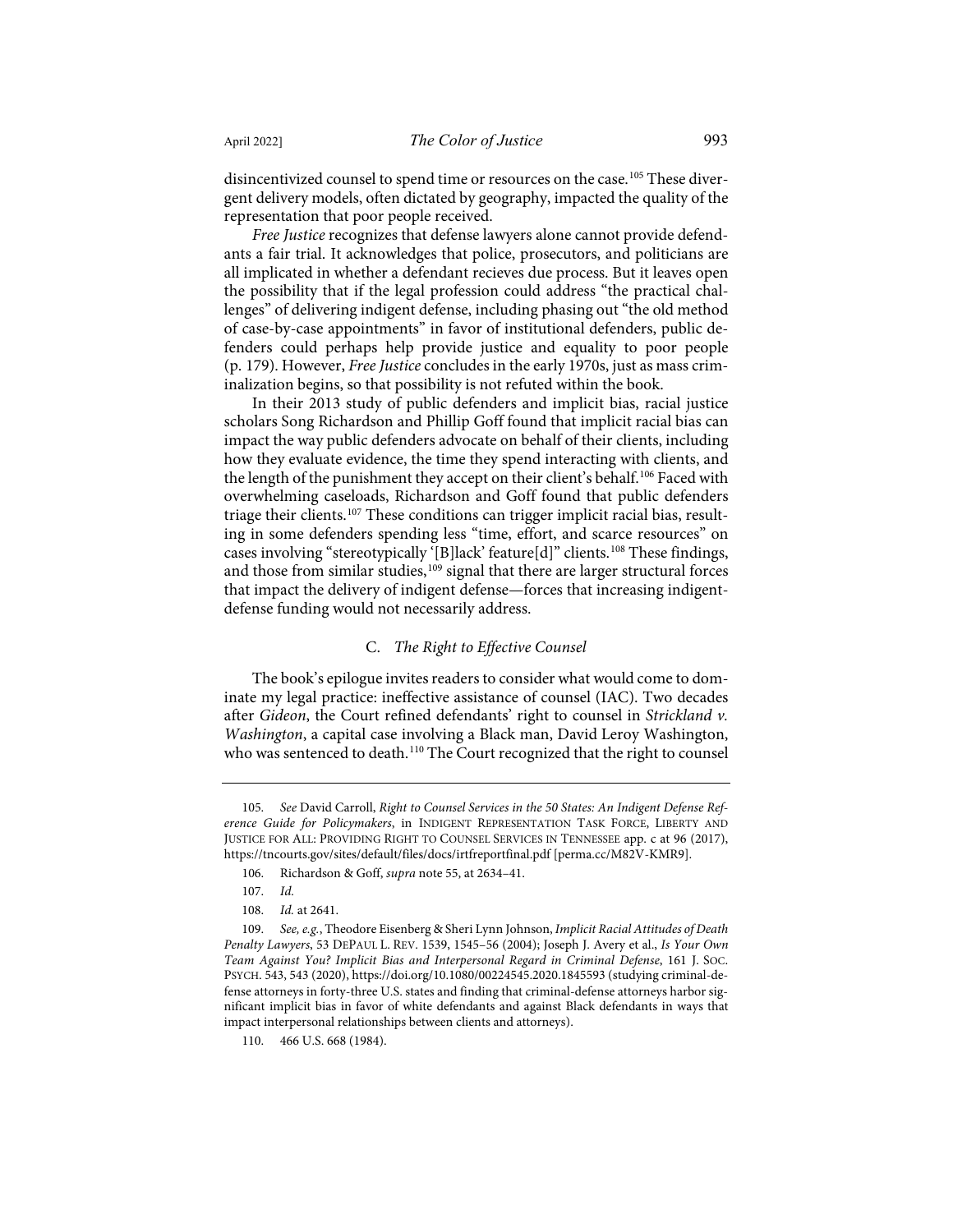must also include the right to effective assistance.<sup>[111](#page-18-0)</sup> In a cruel twist, the defendant was unable to benefit from the standard his case created; Florida executed him two months after the Court's decision.<sup>112</sup> Mr. Washington's inability to prove his trial lawyer rendered constitutionally ineffective assis-tance was an ominous precursor for how subsequent defendants would fare.<sup>[113](#page-18-2)</sup>

As a capital appellate defender, I raised IAC claims in every federal habeas petition I filed.<sup>[114](#page-18-3)</sup> I noticed a common theme: underlying each of the factually detailed and varied IAC claims I raised—counsel's failure to investigate the client's social history, to remove a biased juror, to raise a *Batson* challenge<sup>[115](#page-18-4)</sup> was incongruency in the attorney-client relationship and a breakdown in communication between the two. At the heart of such discord was often counsel's lack of cultural awareness and competency. Yet the Court's standard for determining effectiveness does not account for cultural incompetence. It also does not necessarily protect against defense counsel's overt racism against the client.[116](#page-18-5)

My post-conviction clients, both Black and white, all of whom were indigent, had been represented by trial lawyers who often did not have the time, expertise, or resources to adequately represent them. In each case, the trial court appointed counsel from a list of eligible private attorneys, not defenders from institutional offices.<sup>[117](#page-18-6)</sup> Trial counsel then failed to adequately introduce mitigating evidence that would have humanized the client and may have con-

<span id="page-18-3"></span>114. A study found that 81 percent of federal habeas petitions challenging state death sentences included IAC claims. Nancy J. King, Fred L. Cheesman II & Brian J. Ostrom, *Habeas Litigation in the U.S. District Courts* 5 (Vand. L. Sch. Pub. L. & Legal Theory, Working Paper No. 07-21, 2007),<https://ssrn.com/abstract=1009640>[\[perma.cc/V4L3-VB4S\]](https://perma.cc/V4L3-VB4S).

<span id="page-18-4"></span>115. Batson v. Kentucky, 476 U.S. 79, 86 (1986) (finding the removal of potential jurors based on race violates the Equal Protection Clause and the defendant's Sixth Amendment right to an impartial jury).

<span id="page-18-5"></span>116. *See* Osborne v. Terry, 466 F.3d 1298, 1316 (11th Cir. 2006) (denying an IAC claim as procedurally defaulted where white trial counsel referred to Black client as a "little n[\*\*\*]er deserv[ing] the chair").

<sup>111.</sup> *Strickland*, 466 U.S. at 671.

<span id="page-18-1"></span><span id="page-18-0"></span><sup>112.</sup> Jesus Rangel, *Confessed Murderer of 3 Executed in Florida*, N.Y.TIMES (July 14, 1984), <https://www.nytimes.com/1984/07/14/us/confessed-murderer-of-3-executed-in-florida.html> [\[perma.cc/2M69-C68S\]](https://perma.cc/2M69-C68S).

<span id="page-18-2"></span><sup>113.</sup> *See* Ossei-Owusu, *supra* not[e 7,](#page-2-7) at 1228–30 (describing the difficult and high burden defendants face in winning claims of ineffective assistance of counsel, which "ha[s] been and continue[s] to be particularly acute for [racial] minorities").

<span id="page-18-6"></span><sup>117.</sup> On occasion, my clients had co-defendants represented by institutional defender offices. To avoid a conflict of interest, the court appointed private counsel for my clients. In these instances, the co-defendant was spared the death penalty. I deduced that had my clients had defenders from institutional offices, they would have been less likely to receive the death penalty. *See* Stephen B. Bright, Essay, *Counsel for the Poor: The Death Sentence Not for the Worst Crime but for the Worst Lawyer*, 103 YALE. L.J. 1835, 1844 (1994) ("The compensation provided to individual court-appointed lawyers is so minimal that few accomplished lawyers can be enticed to defend capital cases. Those who do take a capital case cannot afford to devote the time required to defend it properly.").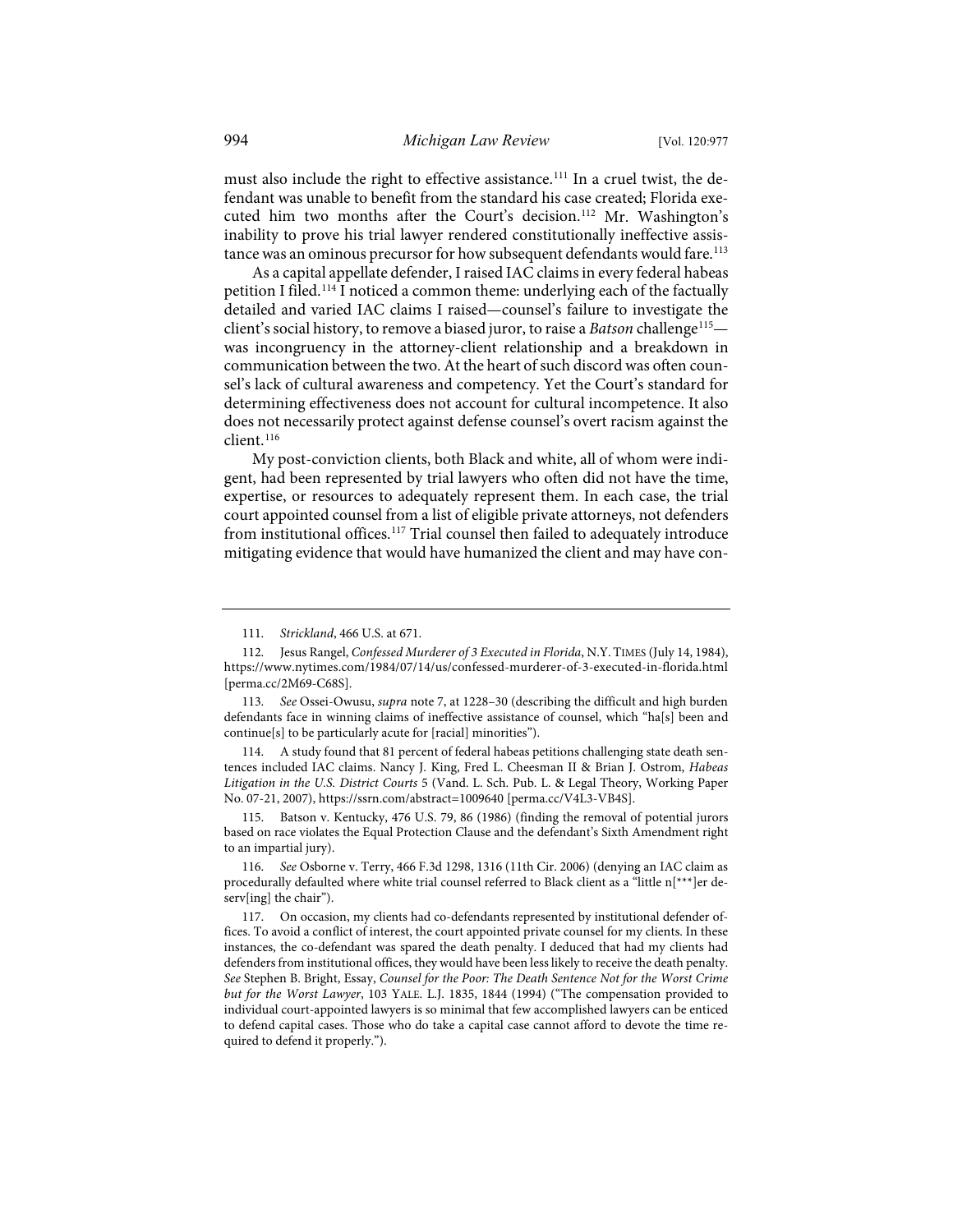vinced the decisionmaker not to sentence their client to death. One trial lawyer failed to develop and present psychiatric evidence showing that my client's childhood exposure to horrific violence—witnessing his friend's murder, discovering a murdered person near his apartment—resulted in hypervigilance and an outsized response to perceived threats. Instead, counsel glossed over my client's childhood as merely growing up in "the projects." Had counsel provided the jurors with more nuanced mitigating evidence, at least one juror may have voted to spare my client's life.[118](#page-19-0) The trial lawyers did not know what they did not know about the people they represented.

Although cultural incompetence is not yet an actionable claim for habeas relief, these experiences taught me that race, ethnicity, and culture are relevant to effective assistance of counsel, and by extension, the right to counsel.[119](#page-19-1) Mayeux notes that some defender organizations realized that providing adequate representation required an awareness of their clients' distinct communities and cultures, but *Free Justice* does not go further (pp. 159–60).

Current IAC jurisprudence falls short of protecting defendants from lawyers who fail to advocate for them in culturally informed and responsive ways. The legal standard, which requires the petitioner to show that but for counsel's deficient performance, there is a reasonable probability that the outcome of their case would have been different, prioritizes innocence.<sup>[120](#page-19-2)</sup> Yet, counsel's bigotry against the defendant (or the group to which the defendant belongs) can detrimentally impact the defendant's case regardless of the defendant's culpability. My current research looks at interventions that would help defense lawyers obtain cultural competence: recognizing IAC as a fundamental error not requiring a showing of prejudice; advocating for criminal defense standards and guidelines to require counsels' cultural competence; and man-dating that law schools teach cultural competence, akin to medical schools.<sup>[121](#page-19-3)</sup>

While these measures have the potential to improve representation for indigent defendants on an individual level, it is clear that indigent defense requires a more systemic intervention. Applying a critical race lens empowers us to consider these and other far-reaching remedies.<sup>[122](#page-19-4)</sup>

<span id="page-19-0"></span><sup>118.</sup> Tennessee requires a unanimous jury vote for death, meaning a single juror's vote for life can result in a life sentence for the defendant. *See* TENN. CODE ANN. § 39-13-204(g) (Supp. 2020).

<span id="page-19-1"></span><sup>119.</sup> Hoag, *supra* not[e 3,](#page-1-4) at 1541–42 (describing the importance of counsel's cultural competence when developing mitigating evidence to secure a favorable outcome on the client's behalf).

<span id="page-19-2"></span><sup>120.</sup> Strickland v. Washington, 466 U.S. 668, 711 (1984) (Marshall, J., dissenting) (disagreeing with the majority's prejudice requirement because the right to due process exists regardless of culpability).

<span id="page-19-3"></span><sup>121.</sup> *See, e.g.*, LIAISON COMM. ON MED. EDUC., FUNCTIONS AND STRUCTURE OF A MEDICAL SCHOOL 10 (2021),<https://lcme.org/publications/#Standards>[\[perma.cc/S55Z-SJ3Z\]](https://perma.cc/S55Z-SJ3Z) (requiring medical-school curricula to "include[] content regarding . . . [t]he basic principles of culturally competent health care").

<span id="page-19-4"></span><sup>122.</sup> *See* Bell, *supra* note [101,](#page-16-5) at 79 (accepting that racism is here to stay "free[s] [us] to imagine and implement racial strategies that can bring fulfillment and even triumph").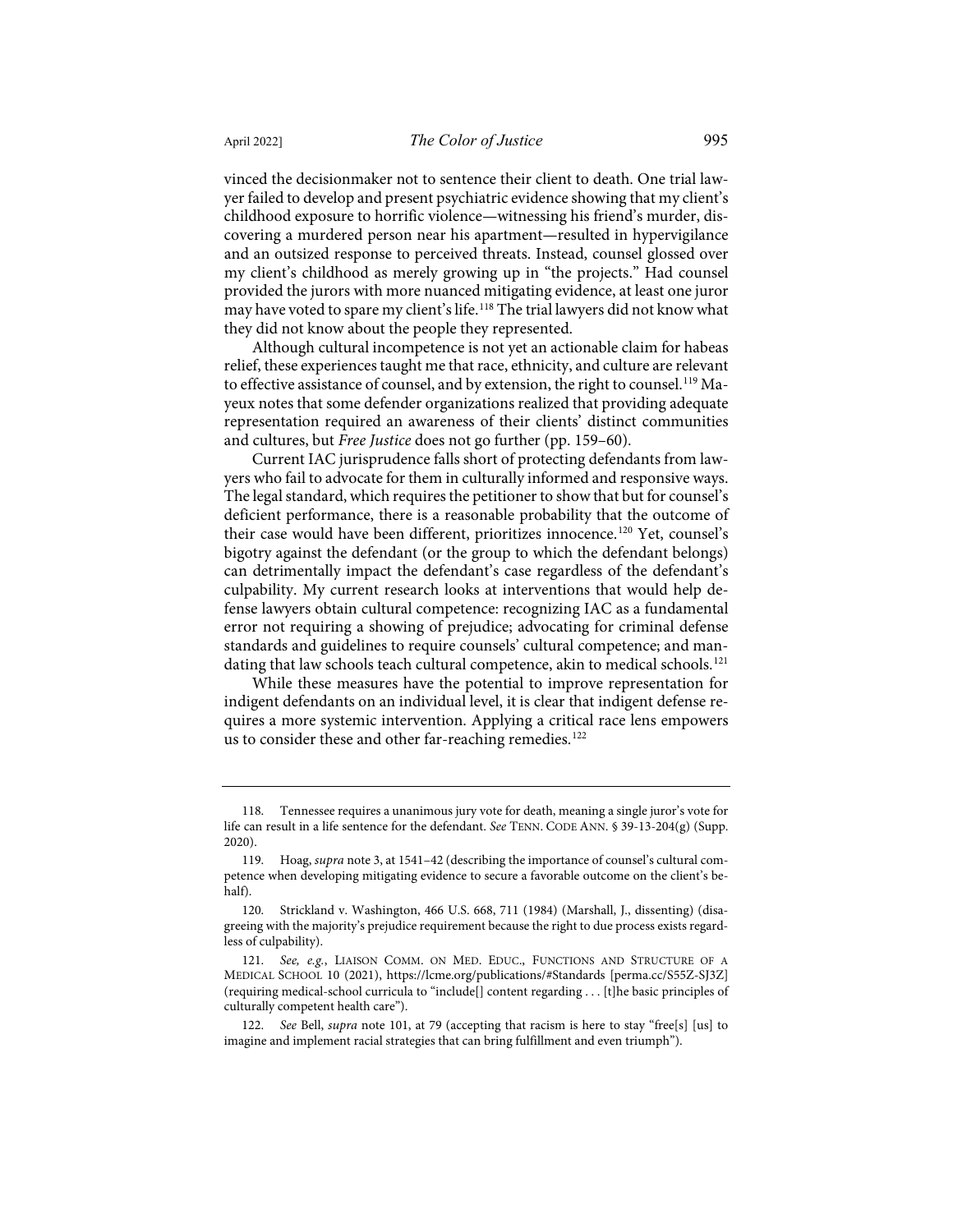#### <span id="page-20-0"></span>**CONCLUSION**

Progressive Era reformers were likely unable to predict the growth and scale of today's criminal adjudication system. Relative to the rest of the world, the United States stands alone at the rate it polices, prosecutes, and incarcerates its residents.[123](#page-20-1) Rather than focusing on defense counsel to address mass criminalization and the racial disparities within the criminal legal system, I conclude with a focus on what feeds the beast: police and prosecutors. Bellamy envisioned a utopian future without defense lawyers;<sup>[124](#page-20-2)</sup> I invite us to contemplate a future where police and prosecutors no longer play such outsized roles. Instead of "free justice," something more expansive: freedom.

Following the 2020 mass demonstrations in support of Black Lives Mat-ter,<sup>[125](#page-20-3)</sup> activists' calls for decarceral reforms gained broader support among scholars and lawmakers.<sup>[126](#page-20-4)</sup> For example, in March 2021, Baltimore state's attorney Marilyn Mosby announced that her office would no longer prosecute drug possession, prostitution, trespassing, and other low-level offenses.<sup>[127](#page-20-5)</sup> These are the same types of crimes that drove up Black incarceration rates during the Progressive Era.<sup>[128](#page-20-6)</sup> Mosby's decarceral approach will have an immediate impact on Black Baltimoreans, who comprise over 60 percent of the population.<sup>[129](#page-20-7)</sup> Jurisdictions across the nation have been taking similar steps.<sup>[130](#page-20-8)</sup>

<span id="page-20-3"></span><span id="page-20-2"></span>125. Larry Buchanan, Quoctrung Bui & Jugal K. Patel, *Black Lives Matter May Be the Largest Movement in U.S. History*, N.Y. TIMES (July 3, 2020), [https://www.nytimes.com/interac](https://www.nytimes.com/interactive/2020/07/03/us/george-floyd-protests-crowd-size.html)[tive/2020/07/03/us/george-floyd-protests-crowd-size.html](https://www.nytimes.com/interactive/2020/07/03/us/george-floyd-protests-crowd-size.html) [\[perma.cc/64K9-PJNJ\]](https://perma.cc/64K9-PJNJ).

<span id="page-20-4"></span>126. *See, e.g.*, Brandon Hasbrouck, *Abolishing Racist Policing with the Thirteenth Amendment*, 67 UCLA L. REV. 1108 (2020); Note, *Prosecuting in the Police-less City: Police Abolition's Impact on Local Prosecutors*, 134 HARV. L. REV. 1859 (2021) (arguing for police-less prosecutors to advance transformative justice rather than a punishment-oriented approach to prosecution).

<span id="page-20-5"></span>127. Tom Jackman, *After Crime Plummeted in 2020, Baltimore Will Stop Drug, Sex Prosecutions*, WASH. POST (Mar. 26, 2021, 8:00 AM), [https://www.washingtonpost.com/dc-md](https://www.washingtonpost.com/dc-md-va/2021/03/26/baltimore-reducing-prosecutions/)[va/2021/03/26/baltimore-reducing-prosecutions](https://www.washingtonpost.com/dc-md-va/2021/03/26/baltimore-reducing-prosecutions/) [\[perma.cc/HN9Z-M9NB\]](https://perma.cc/HN9Z-M9NB).

<span id="page-20-6"></span>128. MUHAMMAD, *supra* not[e 37,](#page-6-8) at 232–33 (explaining that urban police officers in the North targeted recent Black migrants for minor and petty offenses).

<span id="page-20-7"></span>129. *Baltimore City, Maryland*, U.S. CENSUS BUREAU: QUICKFACTS, [https://www.cen](https://www.census.gov/quickfacts/fact/table/baltimorecitymaryland,US/PST045219)[sus.gov/quickfacts/fact/table/baltimorecitymaryland,US/PST045219](https://www.census.gov/quickfacts/fact/table/baltimorecitymaryland,US/PST045219) [\[perma.cc/5YC6-R3R7\]](https://perma.cc/5YC6-R3R7). Black people make up an outsized portion of those incarcerated for drug violations nationwide. Jackman, *supra* not[e 127](#page-20-0) (noting that Black people comprise 35 percent of those incarcerated for drug offenses, even though Black people only make up 13 percent of the nation's population).

<span id="page-20-8"></span>130. *See, e.g.*, Amelia Templeton, *Oregon Becomes 1st State in the US to Decriminalize Drug Possession*, OPB (Nov. 4, 2020, 12:00 PM), [https://www.opb.org/article/2020/11/04/oregon](https://www.opb.org/article/2020/11/04/oregon-measure-110-decriminalize-drugs/)[measure-110-decriminalize-drugs](https://www.opb.org/article/2020/11/04/oregon-measure-110-decriminalize-drugs/) [\[perma.cc/YT2N-SS29\]](https://perma.cc/YT2N-SS29). New Mexico, Connecticut, and Virginia legalized marijuana possession and use in 2021, for a total of eighteen states and Washington, D.C., where marijuana use by adults over the age of twenty-one is legal. Jeremy Berke, Shayanne Gal & Yeji Jesse Lee, *Marijuana Legalization Is Sweeping the US. See Every State Where Cannabis Is Legal.*, INSIDER (July 9, 2021, 9:20 AM)[, https://www.businessinsider.com/legal-ma](https://www.businessinsider.com/legal-marijuana-states-2018-1)[rijuana-states-2018-1](https://www.businessinsider.com/legal-marijuana-states-2018-1) [\[perma.cc/8Y96-RXQL\]](https://perma.cc/8Y96-RXQL).

<span id="page-20-1"></span><sup>123.</sup> Wendy Sawyer & Peter Wagner, *Mass Incarceration: The Whole Pie 2020*, PRISON POL'Y INITIATIVE (Mar. 24, 2020),<https://www.prisonpolicy.org/reports/pie2020.html>[\[perma.cc/Q7E5-](https://perma.cc/Q7E5-2JLR) [2JLR\]](https://perma.cc/Q7E5-2JLR).

<sup>124.</sup> *See supra* Section I.A.